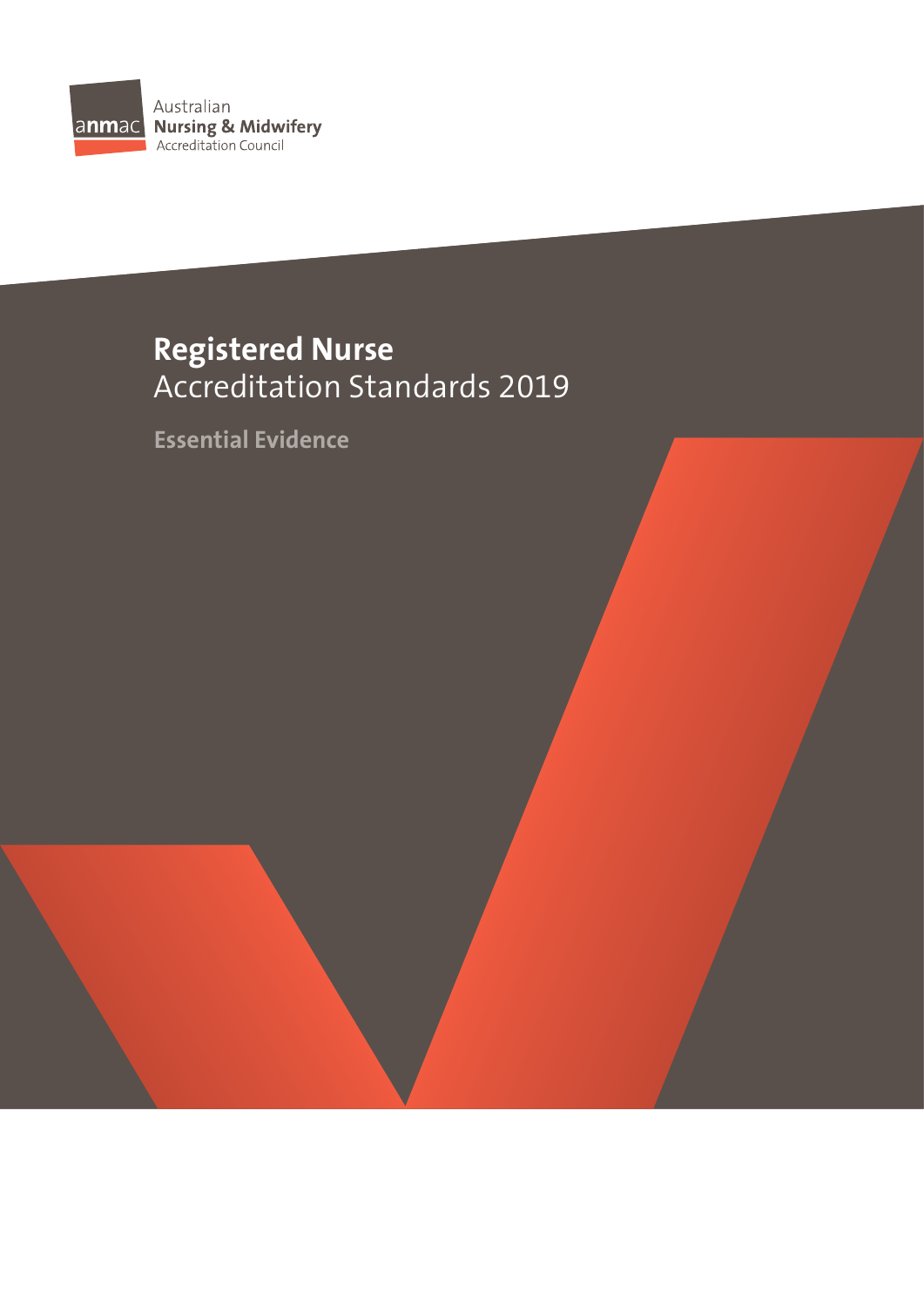### © ANMAC 2019

This work is copyright. You may download, display, print and reproduce this material in unaltered form only (retaining this notice) for your personal, noncommercial use or use within your organisation. Apart from any use as permitted under the Copyright Act 1968, all other rights are reserved. Requests and inquiries concerning reproduction and rights should be addressed to Copyright, ANMAC, GPO Box 400, Canberra ACT 2601

Published by the Australian Nursing and Midwifery Accreditation Council (ANMAC), Canberra, 2019.

This document is online at **<https://www.anmac.org.au/search/publication>**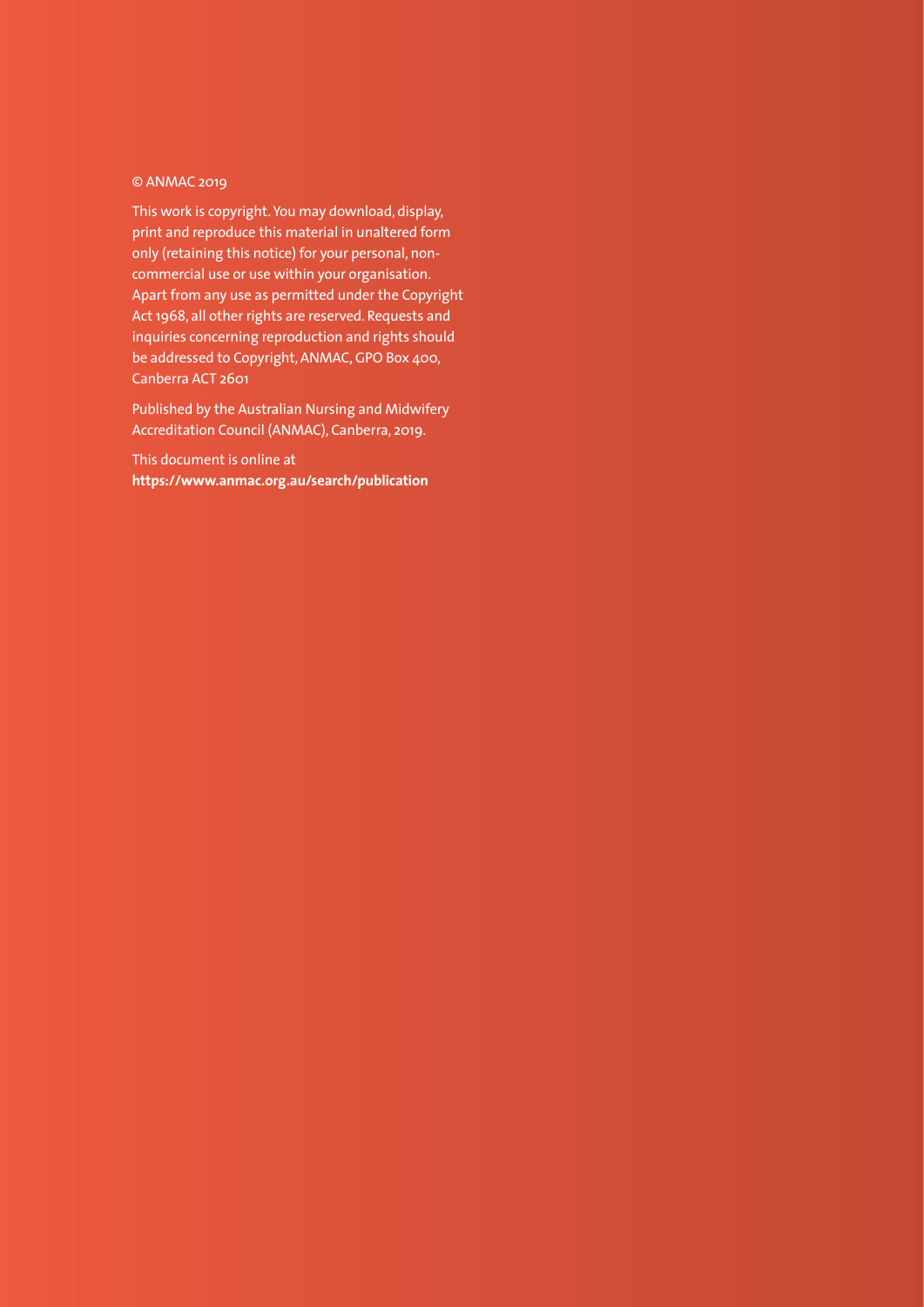# **Contents**

| <b>Acknowledgements</b>                         | $\overline{2}$          |
|-------------------------------------------------|-------------------------|
| 1. Introduction                                 | $\overline{\mathbf{3}}$ |
| Essential evidence<br>1.1                       | $\overline{\mathbf{3}}$ |
| Registered Nurse Accreditation Standards<br>1.2 | $\overline{\mathbf{3}}$ |
| Glossary<br>1.3                                 | $\overline{3}$          |
| 2. Essential evidence                           | $\overline{4}$          |
| Standard 1: Safety of the public                | $\overline{4}$          |
| Standard 2: Governance                          | $\overline{7}$          |
| Standard 3: Program of study                    | 10 <sup>°</sup>         |
| Standard 4: Student experience                  | 18                      |
| Standard 5: Student assessment                  | 20                      |
| <b>Reference list</b>                           | 23                      |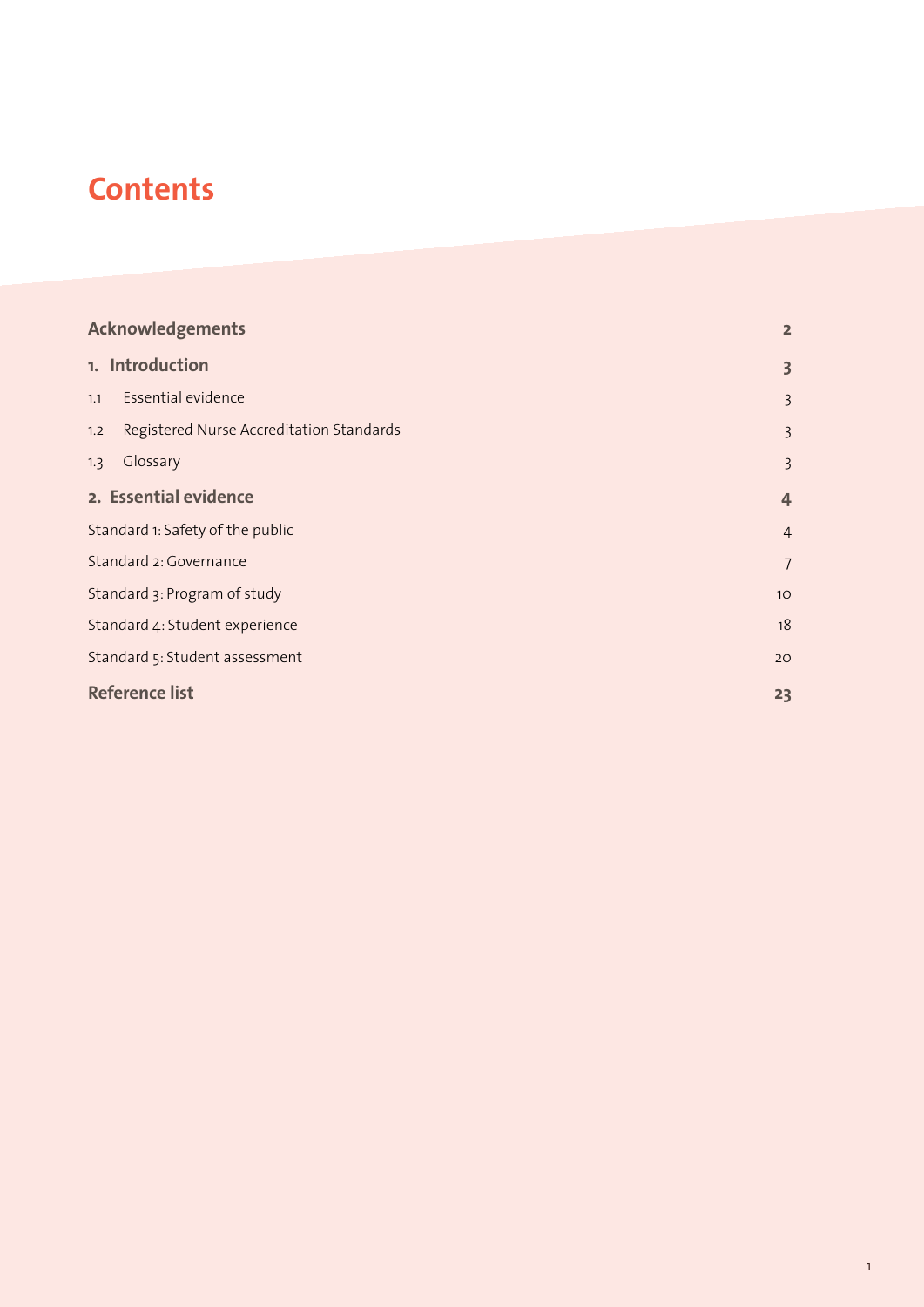## <span id="page-3-0"></span>**Acknowledgements**

The Board of the Australian Nursing and Midwifery Accreditation Council (ANMAC) gratefully acknowledges the expertise, time and commitment contributed by each member of the Professional Reference Group (PRG), ANMAC staff and stakeholders who contributed to the development of the Essential Evidence companion document for the Registered Nurse Accreditation Standards 2019.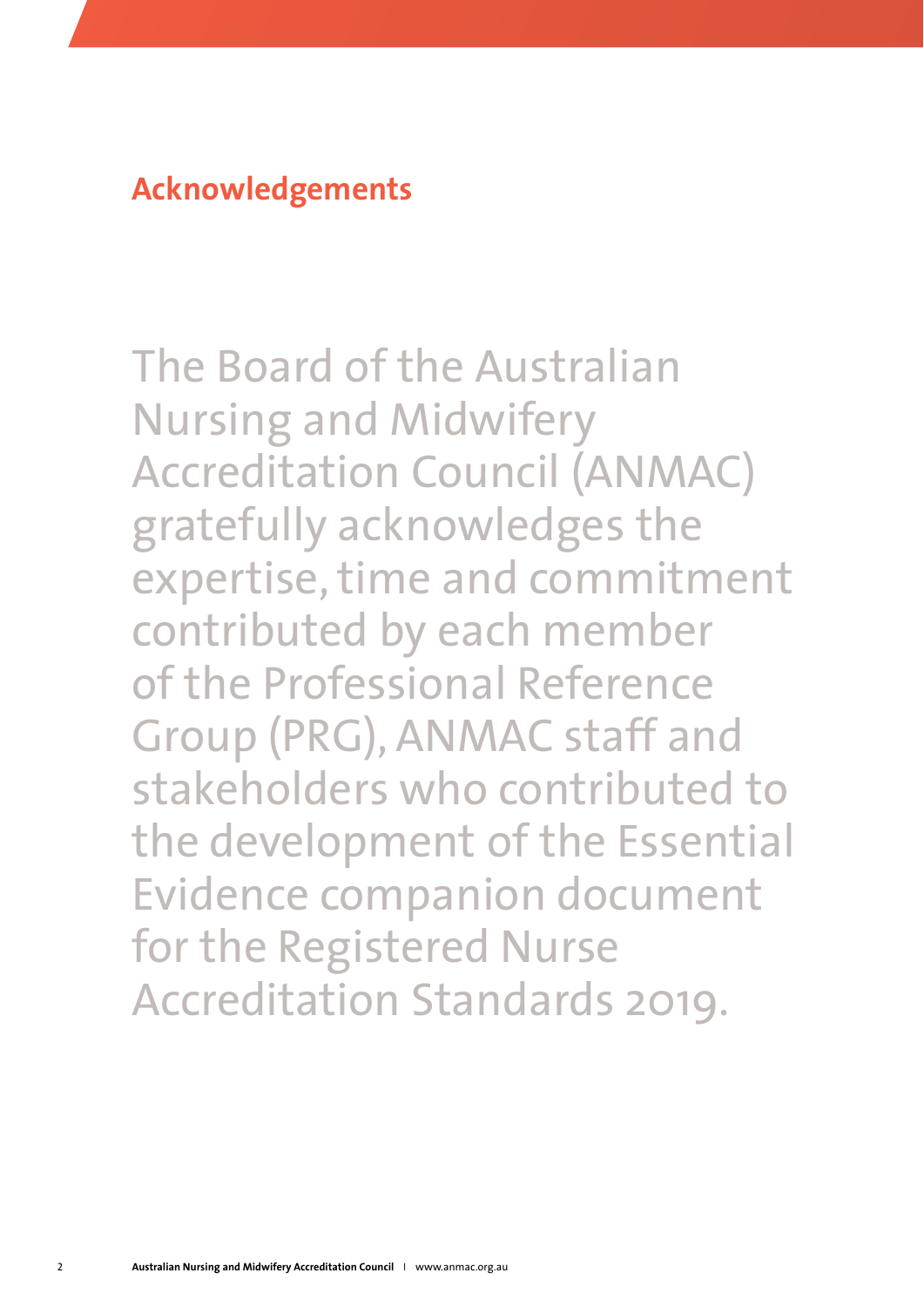## <span id="page-4-0"></span>**1. Introduction**

### **1.1 Essential evidence**

This is a companion document to the standards themselves—Registered Nurse Accreditation Standards 2019. This companion document provides information to education providers about evidence they need to submit to demonstrate their program of study meets the standards. Education providers applying for program accreditation are required to provide all stated essential evidence in conjunction with their Registered Nurse Accreditation Standards 2019 Application Pack.

*All elements of the Essential Evidence must be submitted – additional evidence may be requested by the Assessment Team.*

## **1.2 Registered Nurse Accreditation Standards**

The Registered Nurse Accreditation Standards are principally designed for use by education providers seeking accreditation for an entry to practice Registered Nurse program (Bachelor or Masters degree).

ANMAC evaluates these programs against the Standards before making recommendations to the Nursing and Midwifery Board of Australia (NMBA) in line with sections 48 and 49 of the schedule in the *Health Practitioner Regulation National Law Act 2009* (the National Law) .

The Standards specify the minimum requirements that education providers must meet for ANMAC to accredit their program of study. Graduates of Australian programs must complete a program of study that is accredited by ANMAC and approved by the NMBA to be eligible to apply for registration with the NMBA.

### **1.3 Glossary**

Glossary terms in the Registered Nurse Accreditation Standards 2019 and in the Essential Evidence companion document appear in ANMAC's online glossary. It is available on ANMAC's website (**<https://www.anmac.org.au/glossary>**).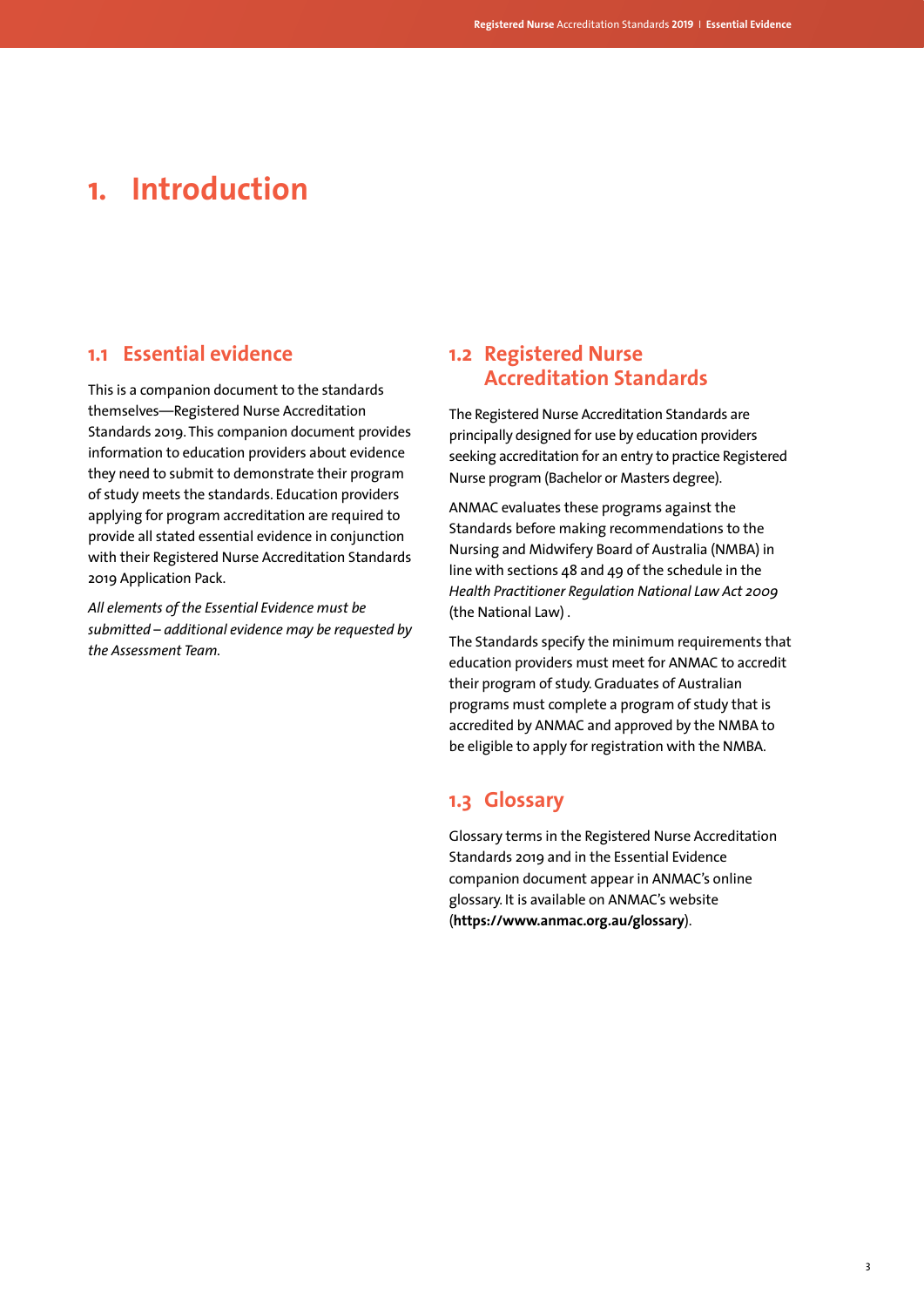# <span id="page-5-0"></span>**2. Essential evidence**

## **Standard 1: Safety of the public**

|     | <b>STANDARD1</b>                                                                                                                                                                                                                                                                                                                                               | <b>ESSENTIAL EVIDENCE</b>                                                                                                                                                                                                                                                                                                                                                 |
|-----|----------------------------------------------------------------------------------------------------------------------------------------------------------------------------------------------------------------------------------------------------------------------------------------------------------------------------------------------------------------|---------------------------------------------------------------------------------------------------------------------------------------------------------------------------------------------------------------------------------------------------------------------------------------------------------------------------------------------------------------------------|
| 1.1 | The program's guiding principle is safety of<br>the public.                                                                                                                                                                                                                                                                                                    | Curriculum document with a clear and detailed<br>explanation of the principle of public safety in<br>the program's conceptual framework.                                                                                                                                                                                                                                  |
|     |                                                                                                                                                                                                                                                                                                                                                                | Mapping of current National Safety and Quality<br>Health Services Standards (1) and current Aged<br>Care Quality Standards (2) within the program.                                                                                                                                                                                                                        |
| 1,2 | The program is delivered in Australia <sup>1</sup> to<br>prepare graduates for safe and ethical practice.                                                                                                                                                                                                                                                      | Evidence of where the Nursing and Midwifery<br>Board of Australia's (NMBA) professional<br>standards are introduced, included and scaffolded<br>across the program, including codes of conduct,<br>standards for practice and codes of ethics.<br>Policies and procedures guiding student<br>performance, conduct, ethical and professional<br>behaviour in all settings. |
| 1.3 | The program's admission requirements are<br>fair, equitable and transparent. Before making<br>an offer for enrolment, education providers<br>inform applicants of the requirements to:<br>a. meet the program's inherent requirements                                                                                                                          | Admission policy.<br>Inherent requirements policy.<br>Affirmative action strategies in place to enrol,<br>support and retain Aboriginal and Torres Strait<br>Islander students.<br>Program application information.<br>Screen shot of the education provider's website<br>showing program admission requirements.                                                         |
|     | b. demonstrate English language proficiency<br>either by providing a written declaration<br>that English is their primary language<br>or evidence that they have achieved the<br>minimum English language test results<br>as specified in the Nursing and Midwifery<br><b>Board of Australia's (NMBA) English</b><br>language skills registration standard (3) | Information provided to students before<br>enrolment, that:<br>clearly states English language entry<br>»<br>requirements<br>Policies and procedures for recording students'<br>English language assessment test results.<br>Template for student declaration where English<br>is the primary language.                                                                   |

1 Except as it relates to **criteria** 2.4 and 3.1.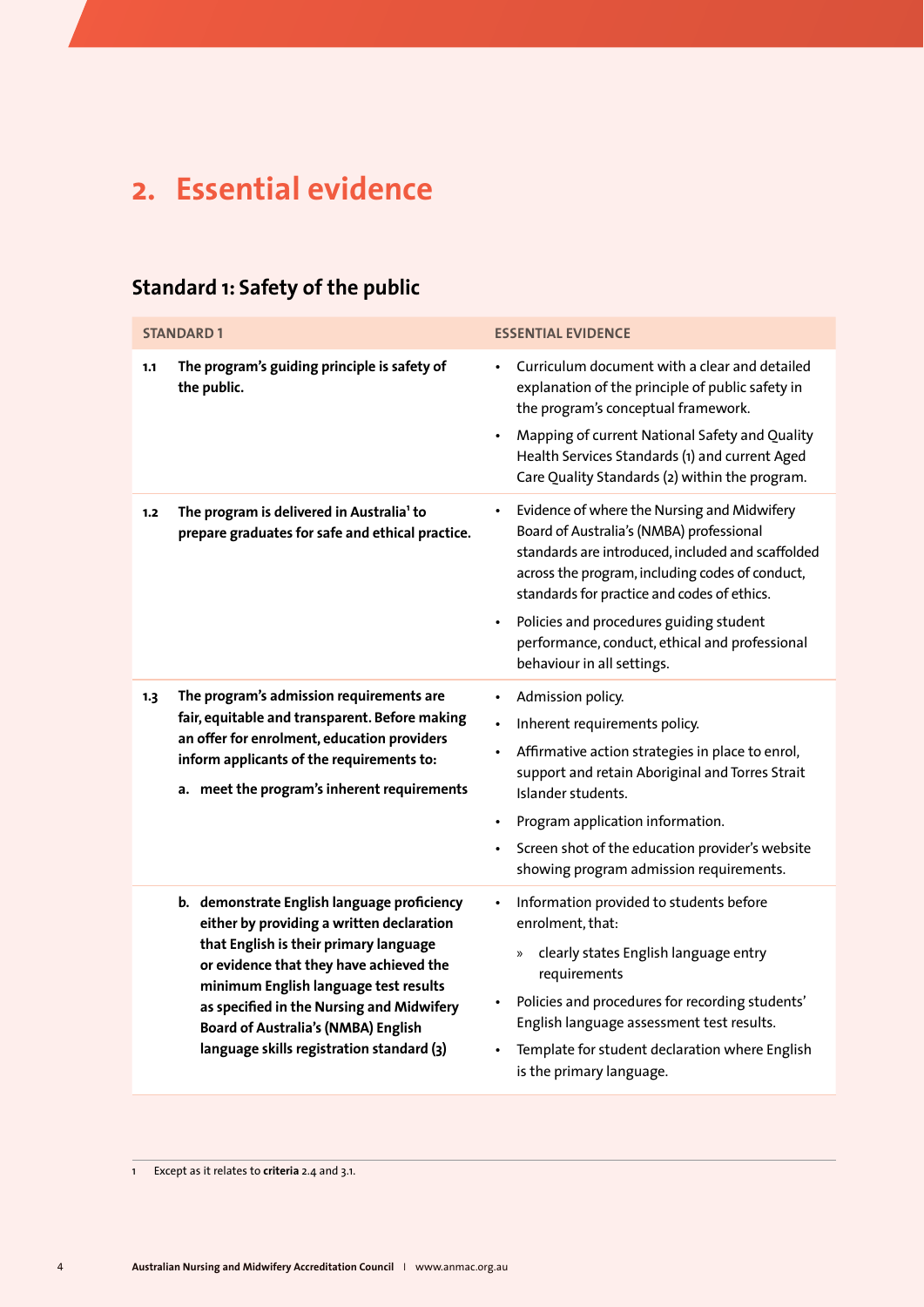| <b>STANDARD1</b>                                                                                                                                                                                                                       | <b>ESSENTIAL EVIDENCE</b>                                                                                                                                                                                                                                                                                                                                                                                                                                                                                                                                                                                                                                                                                                                                                                                        |
|----------------------------------------------------------------------------------------------------------------------------------------------------------------------------------------------------------------------------------------|------------------------------------------------------------------------------------------------------------------------------------------------------------------------------------------------------------------------------------------------------------------------------------------------------------------------------------------------------------------------------------------------------------------------------------------------------------------------------------------------------------------------------------------------------------------------------------------------------------------------------------------------------------------------------------------------------------------------------------------------------------------------------------------------------------------|
| c. meet the requirements of health services<br>where professional experience placements<br>(PEP) occur                                                                                                                                 | Information provided to students before<br>enrolment, that lists health service provider<br>requirements for undertaking PEP (for example,<br>immunisation, criminal history checking).                                                                                                                                                                                                                                                                                                                                                                                                                                                                                                                                                                                                                          |
| d. register with the NMBA on<br>program completion.                                                                                                                                                                                    | Information provided to students before<br>$\bullet$<br>enrolment, that includes NMBA registration<br>standards.                                                                                                                                                                                                                                                                                                                                                                                                                                                                                                                                                                                                                                                                                                 |
| The education provider ensures that<br>1.4<br>organisations in which students undertake<br>PEP have:<br>a. evidence-based quality and safety<br>policies and processes that meet relevant<br>jurisdictional requirements and standards | Policies and procedures relating to risk<br>$\bullet$<br>management and safety in PEP, addressing:<br>risk assessing clinical learning environments<br>$\gg$<br>before student PEP<br>reporting when a clinical learning<br>$\gg$<br>environment or student practice is considered<br>inappropriate or unsafe<br>» ensuring the minimum qualifications<br>required of clinical staff supervising students<br>ensuring the ratio of nursing students to<br>$\rangle\!\rangle$<br>supervising registered nurses.<br>NB: Criterion 1.4-Essential Evidence assesses key<br>features of quality PEP. Criteria 1.4, 1.7, 2.3, 2.5, 3.11, 3.12,<br>3.13, 4.1, 4.7, 5.3 and 5.6 form a framework for 'quality<br>PEP'assessment.                                                                                         |
| b. registered nurses who are prepared for the<br>supervisory role and able to supervise and<br>assess students during all PEP                                                                                                          | Documented processes and examples for:<br>preparing students to use and appraise<br>$\gg$<br>organisational policies and procedures<br>during PEP<br>preparing and supporting preceptors<br>$\rangle$<br>(registered nurses supervising students) to<br>engage students in organisational policies and<br>evidence-based practice<br>providing students and clinical supervisors<br>$\gg$<br>with relevant risk management and safety<br>information and details of PEP supervision<br>models (for example, PEP handbook, log and/<br>or portfolio, PEP Guide for Clinical Agencies<br>and/or Clinical Facilitators)<br>informing clinical facilitators about their<br>$\rangle\!\rangle$<br>roles and responsibilities on PEP, if employed<br>by the education provider (for example,<br>position description). |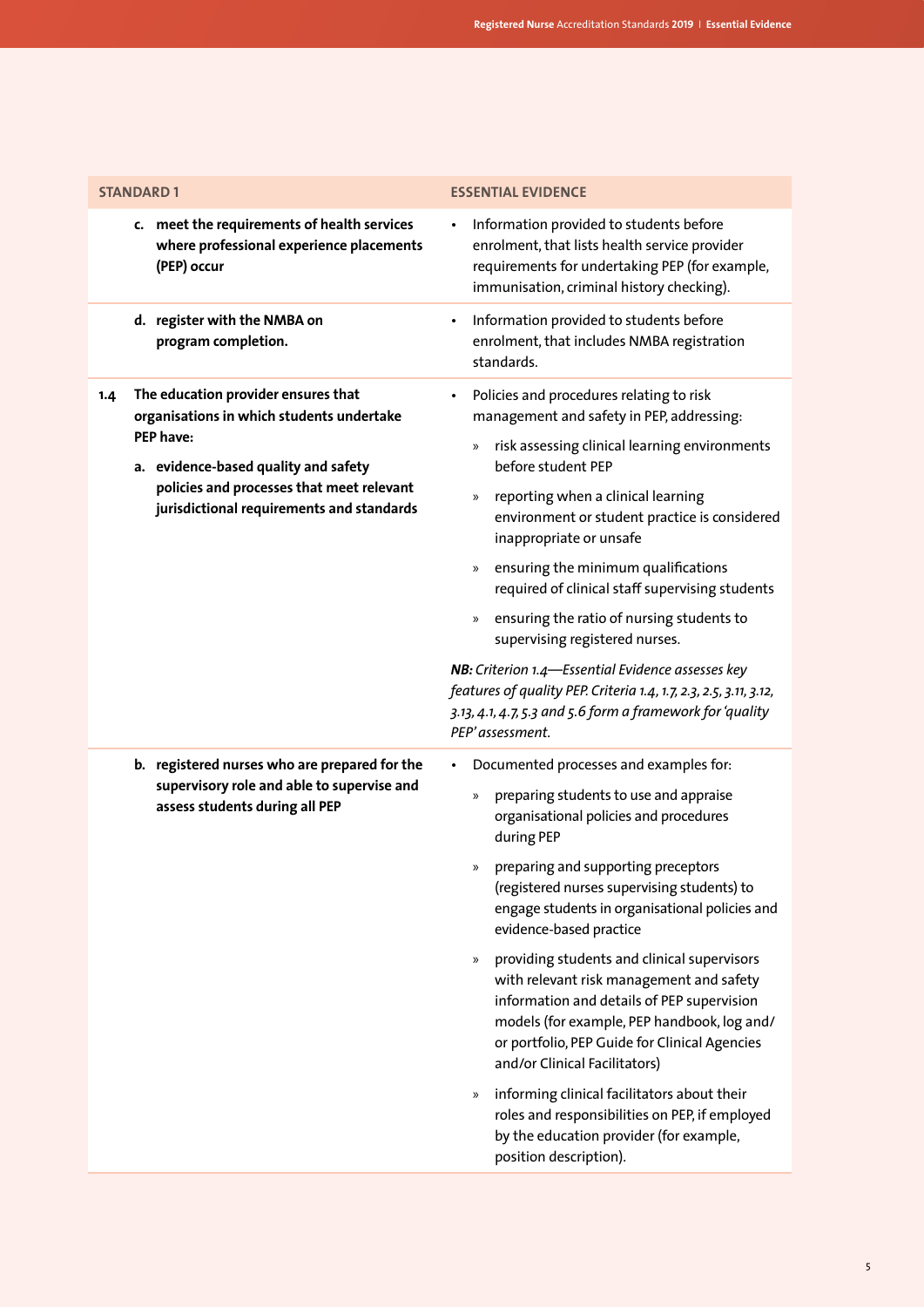|     | <b>STANDARD 1</b>                                                                                                                                                                                                                                 | <b>ESSENTIAL EVIDENCE</b>                                                                                                                                                                                                                                                                                                                                                                                                                                                                                                                                                                                             |
|-----|---------------------------------------------------------------------------------------------------------------------------------------------------------------------------------------------------------------------------------------------------|-----------------------------------------------------------------------------------------------------------------------------------------------------------------------------------------------------------------------------------------------------------------------------------------------------------------------------------------------------------------------------------------------------------------------------------------------------------------------------------------------------------------------------------------------------------------------------------------------------------------------|
|     | c. relevant registered health practitioners<br>available to support collaborative<br>teaching and learning opportunities in<br>interprofessional settings.                                                                                        | Policies and procedures relating to risk<br>management and safety in PEP, addressing:<br>supporting interprofessional teaching<br>»<br>and learning by relevant registered health<br>professionals during PEP.                                                                                                                                                                                                                                                                                                                                                                                                        |
| 1.5 | Students are registered with the NMBA before<br>starting their first PEP (4).                                                                                                                                                                     | Details of internal (school/department) processes<br>for ensuring students are registered with the<br>NMBA before PFP.<br>Documented information provided to students<br>about NMBA student registration (for example,<br>student handbook, program materials and<br>program website).                                                                                                                                                                                                                                                                                                                                |
| 1.6 | The education provider has processes in place to<br>manage students with identified impairments<br>that, in the course of PEP, may place the public<br>at risk. These processes include procedures for<br>mandatory reporting (5) where required. | Policies and processes for managing identified or<br>reported student impairments<br>Documented procedures for mandatory<br>reporting to the NMBA under the National Law.                                                                                                                                                                                                                                                                                                                                                                                                                                             |
| 1.7 | The program's progression policies and<br>rules ensure that only students who have<br>demonstrated the requisite knowledge and<br>skills required for safe practice are eligible<br>for PEP.                                                      | Policies, procedures and guidelines to assess<br>student competence to attend PEP.<br>Course progression rules specific to the<br>program of study, readily available and<br>accessible to students.<br>Pre-placement checklist verifying students' right<br>of entry to PEP.<br>Examples of assessments undertaken by<br>students before each scheduled PEP.<br>Complaint and appeal policy and procedure.<br>NB: Criterion 1.7-Essential Evidence assesses key<br>features of quality PEP. Criteria 1.4, 1.7, 2.3, 2.5, 3.11, 3.12,<br>3.13, 4.1, 4.7, 5.3 and 5.6 form a framework for 'quality<br>PEP'assessment. |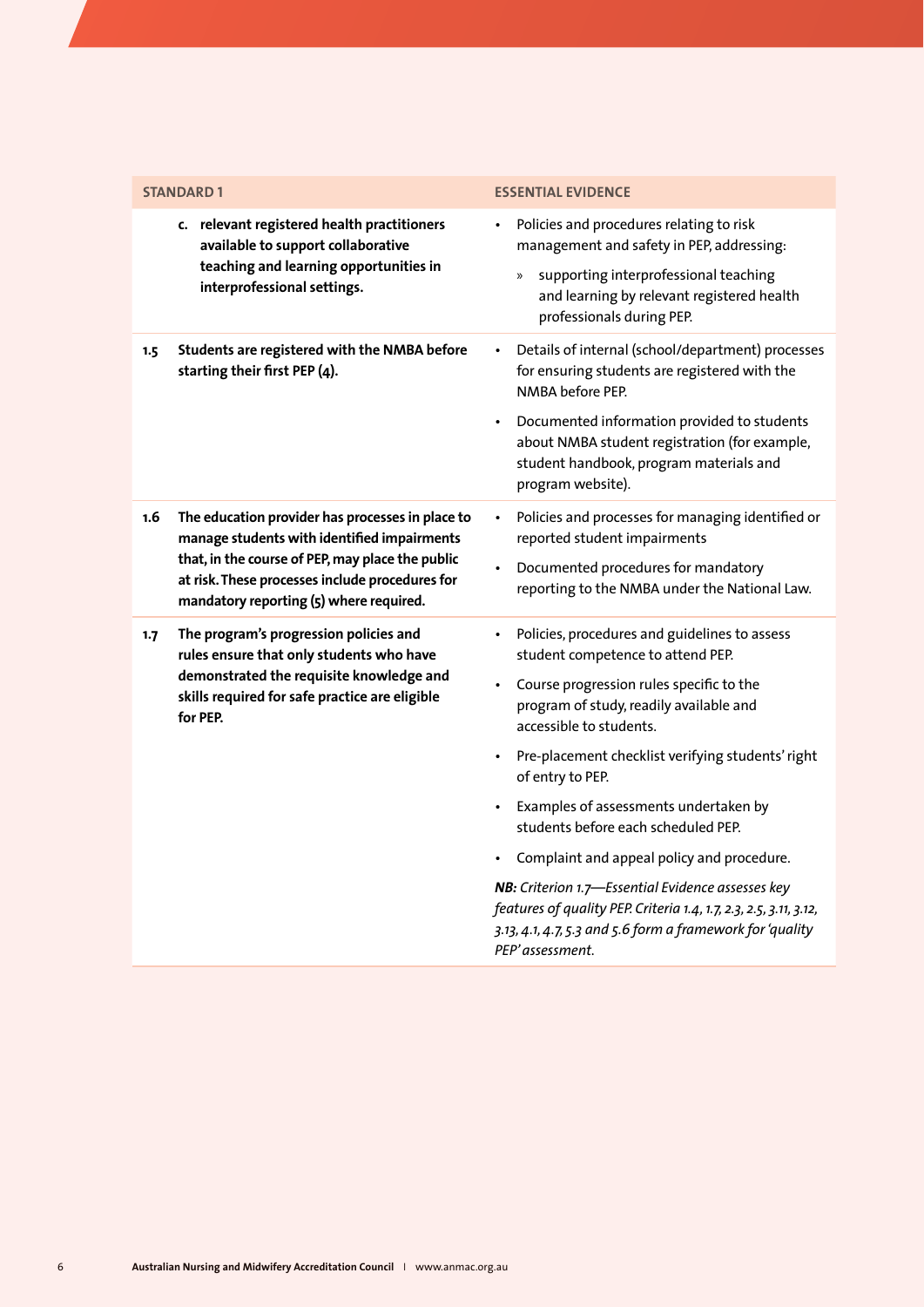## <span id="page-8-0"></span>**Standard 2: Governance**

| <b>STANDARD 2</b>                                                                                                                                                                                                                                                                                                                                                                                              | <b>ESSENTIAL EVIDENCE</b>                                                                                                                                                                                                                                                                                                                                                                                                                                                                                                                                                                                                                                                                                                                                                                                                                                                                                                                                                                             |
|----------------------------------------------------------------------------------------------------------------------------------------------------------------------------------------------------------------------------------------------------------------------------------------------------------------------------------------------------------------------------------------------------------------|-------------------------------------------------------------------------------------------------------------------------------------------------------------------------------------------------------------------------------------------------------------------------------------------------------------------------------------------------------------------------------------------------------------------------------------------------------------------------------------------------------------------------------------------------------------------------------------------------------------------------------------------------------------------------------------------------------------------------------------------------------------------------------------------------------------------------------------------------------------------------------------------------------------------------------------------------------------------------------------------------------|
| The academic governance arrangements<br>2.1<br>for the program of study include current<br>registration by the Tertiary Education Quality<br>and Standards Agency as an Australian<br>university or other higher education provider.                                                                                                                                                                           | Details/diagram of the academic governance<br>$\bullet$<br>arrangements for the program of study.<br>Screen shot of the education provider's<br>٠<br>registration on the Tertiary Education Quality and<br>Standards Agency (TEQSA) national register of<br>higher education providers.<br>A response report addressing any conditions that<br>TEQSA has applied.                                                                                                                                                                                                                                                                                                                                                                                                                                                                                                                                                                                                                                     |
| The education provider conducting the program<br>2.2<br>has a governance structure that ensures the<br>head of discipline is a registered nurse with<br>the NMBA, with no conditions or undertakings<br>on their registration relating to performance<br>or conduct and holds a relevant post-graduate<br>qualification. The head of discipline is<br>responsible for:<br>a. academic oversight of the program | Organisational charts of the education provider<br>٠<br>conducting the program with reporting lines<br>encompassing program governance and<br>oversight.<br>Details/diagrams of reporting relationships and<br>$\bullet$<br>committee structures demonstrating academic<br>oversight of the nursing program<br>Governance arrangement between the university<br>٠<br>or higher education provider and the school<br>that ensure responsiveness to accreditation<br>requirements for ongoing compliance with<br>accreditation standards.<br>Head of discipline's position descriptions<br>$\bullet$<br>demonstrating:<br>reporting relationships<br>»<br>roles and responsibilities.<br>$\rangle\!\!\!\rangle$<br>Head of discipline's curriculum vitae with<br>٠<br>evidence of:<br>NMBA registration (with no conditions or<br>»<br>undertakings)-screenshot<br>relevant post graduate qualifications.<br>$\gg$<br>Head of discipline's details included in the<br>٠<br>ANMAC Staff Matrix Template. |
| b. promoting high-quality teaching and<br>learning experiences for students to enable<br>graduate competence                                                                                                                                                                                                                                                                                                   | Details of reporting relationships promoting high<br>٠<br>quality teaching and learning experiences for<br>students<br>Staff performance and appraisal policy.                                                                                                                                                                                                                                                                                                                                                                                                                                                                                                                                                                                                                                                                                                                                                                                                                                        |
| c. ensuring staff and students are<br>adequately indemnified for relevant<br>activities undertaken as part of<br>program requirements.                                                                                                                                                                                                                                                                         | Insurance policy and indemnification certificate<br>٠<br>covering activities undertaken as part of program<br>requirements.                                                                                                                                                                                                                                                                                                                                                                                                                                                                                                                                                                                                                                                                                                                                                                                                                                                                           |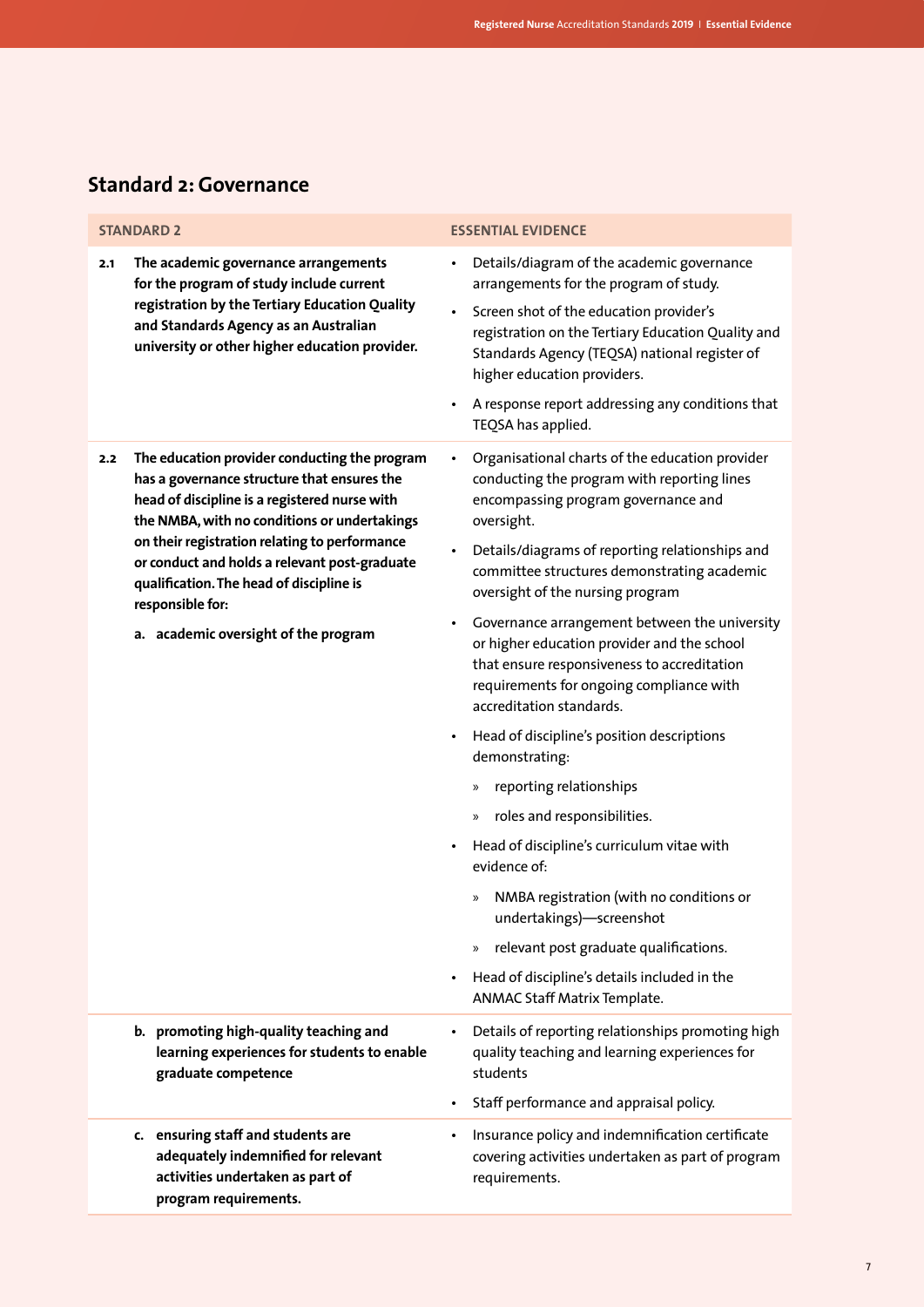**2.3 The education provider undertakes consultation into the design and ongoing management of the program from external representatives of the nursing profession, including Aboriginal and/or Torres Strait Islander peoples, consumers, students, carers and other relevant stakeholders.**

#### **STANDARD 2 ESSENTIAL EVIDENCE**

- Committee structures with reporting lines, relevant to the program of study.
- Terms of reference for advisory committees listing stakeholder membership, inclusive of industry partners where students undertake PEP and notes on each member's position and represented organisation.
- Schedule for meetings and/or consultations relevant to the program.
- Agendas, meeting minutes, list of attendees, their contributions and actions arising from consultation relevant to program design and management.

*NB: Criterion 2.3—Essential Evidence assesses key features of quality PEP. Criteria 1.4, 1.7, 2.3, 2.5, 3.11, 3.12, 3.13, 4.1, 4.7, 5.3 and 5.6 form a framework for 'quality PEP' assessment.*

- **2.4 All program entry pathways for which students receive block credit or advanced standing (other than on an individual basis) are identified, approved by ANMAC and allow graduates to meet the NMBA Registered nurse standards for practice (6).**
- Documented processes verifying all students entering the program through an enrolled nurse pathway hold NMBA registration as an enrolled nurse.
- Curriculum document and program information identifying all program entry pathways and associated admission criteria.
- Credit transfer and Recognition of Prior Learning policy and procedure aligning with the Australian Qualifications Framework's Qualifications Pathway Policy.
- Description of how staff will apply the credit policy to the registered nurse program.
- Rationale for block credit.
- Mapping that demonstrates how graduates from each pathway will meet the Registered nurse standards for practice.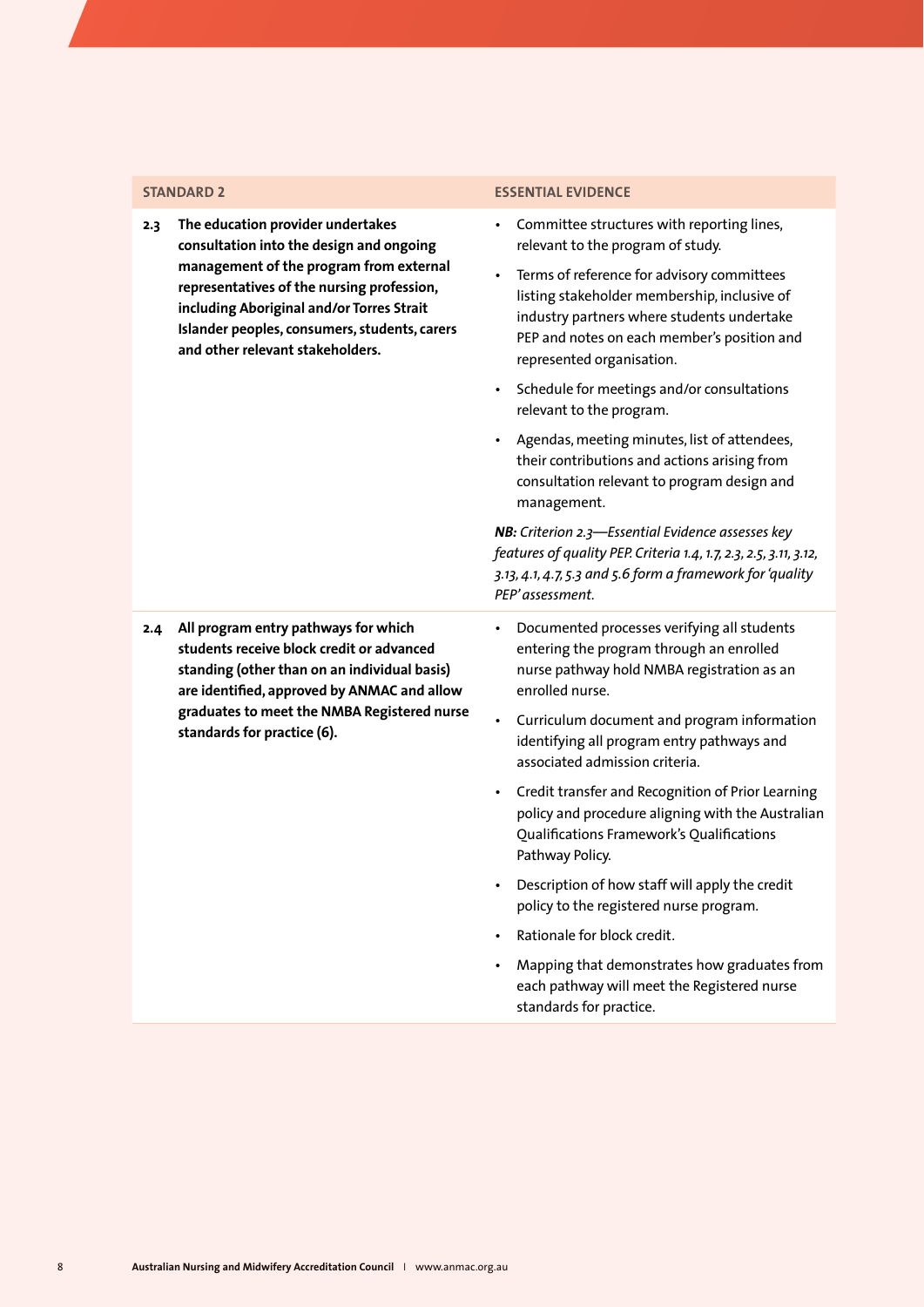| <b>STANDARD 2</b>                                                                                               | <b>ESSENTIAL EVIDENCE</b>                                                                                                                                                                                      |
|-----------------------------------------------------------------------------------------------------------------|----------------------------------------------------------------------------------------------------------------------------------------------------------------------------------------------------------------|
| The program's quality improvement<br>2.5<br>mechanisms incorporate evaluation                                   | Program report (for example, an annual program<br>dashboard).                                                                                                                                                  |
| information from a variety of sources<br>and address:<br>a. risk assessment of student<br>learning environments | Quality improvement framework, including risk<br>$\bullet$<br>assessment policy or processes for academic,<br>simulated and clinical (PEP) learning and<br>teaching environments                               |
|                                                                                                                 | NB: Criterion 2.5-Essential Evidence assesses key<br>features of quality PEP. Criteria 1.4, 1.7, 2.3, 2.5, 3.11, 3.12,<br>3.13, 4.1, 4.7, 5.3 and 5.6 form a framework for 'quality<br>PEP'assessment.         |
| b. student evaluations                                                                                          | Quality improvement framework, including<br>analysis reports arising from surveys identifying<br>outcomes and program quality improvements                                                                     |
| c. internal and external, academic and health                                                                   | Quality improvement framework, including:                                                                                                                                                                      |
| professional evaluations                                                                                        | schedules for subject and PEP surveys and/<br>$\rangle\!\rangle$<br>or evaluations (staff, students and industry<br>partners) that may include, or be in addition<br>to, TEQSA student evaluation requirements |
|                                                                                                                 | terms of reference of any relevant school<br>$\gg$<br>committee or group that is responsible for<br>developing, monitoring, reviewing or quality<br>improving the program                                      |
| d. evidence-based developments in health<br>professional education                                              | Demonstrated staff access to research databases<br>$\bullet$<br>and/or journals to inform understanding of<br>developments in:                                                                                 |
|                                                                                                                 | health professional education<br>$\gg$<br>health and health care.<br>$\mathcal{D}$                                                                                                                             |
| e. evidence-based developments in health<br>and health care.                                                    | Demonstrated staff opportunities for program<br>$\bullet$<br>quality improvement activities, including staff<br>professional development plan and conferences.                                                 |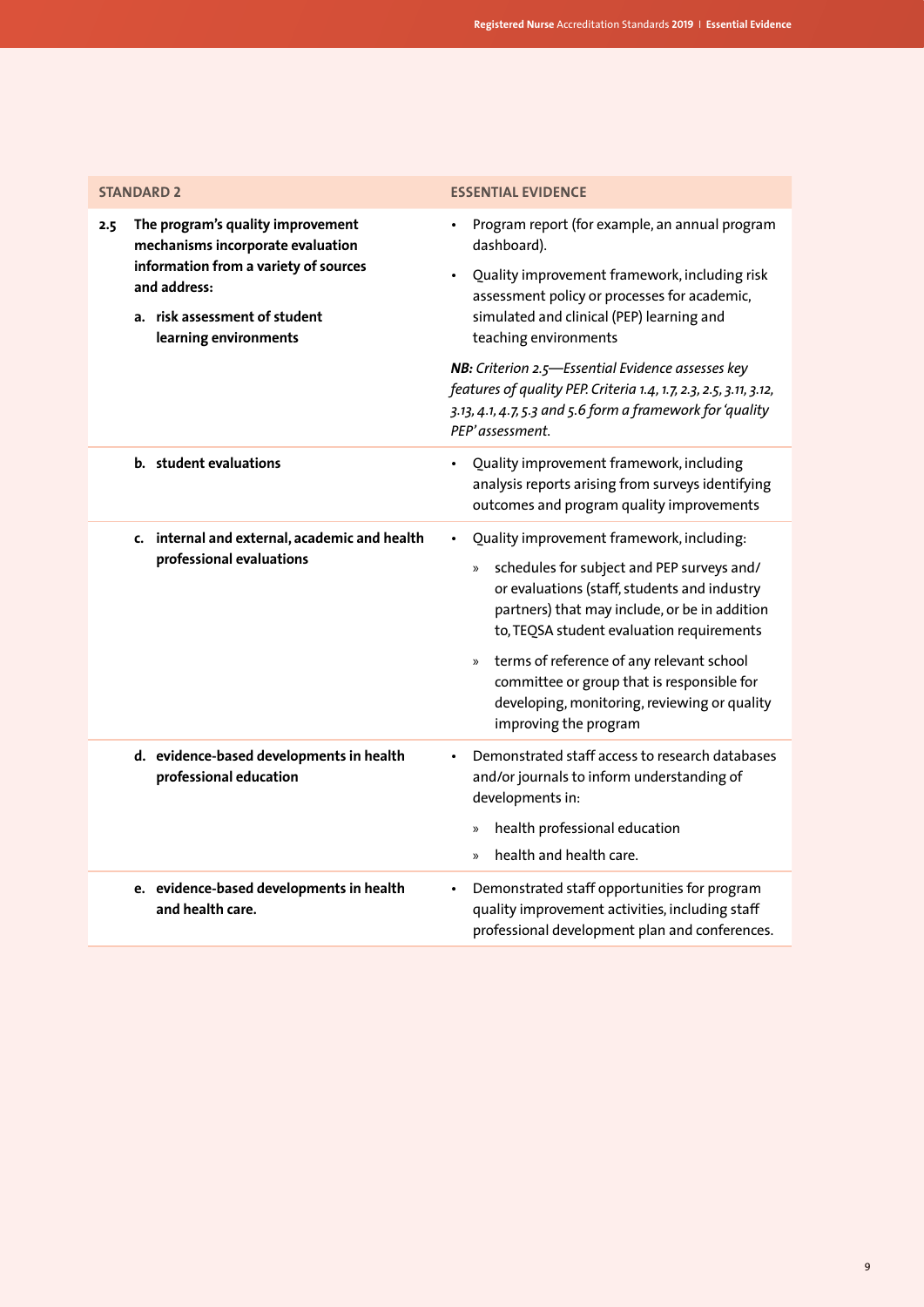## <span id="page-11-0"></span>**Standard 3: Program of study**

| <b>STANDARD 3</b>                                                                                                                                                                                | <b>ESSENTIAL EVIDENCE</b>                                                                                                                                                                                                                                                                                                                                                                                                                                                                                                                                                       |
|--------------------------------------------------------------------------------------------------------------------------------------------------------------------------------------------------|---------------------------------------------------------------------------------------------------------------------------------------------------------------------------------------------------------------------------------------------------------------------------------------------------------------------------------------------------------------------------------------------------------------------------------------------------------------------------------------------------------------------------------------------------------------------------------|
| The program of study is undertaken in<br>3.1<br>Australia. Where there is an offshore<br>component, it is required to:<br>a. be no more than one-sixth of the full<br>program completed offshore | Curriculum document including mapping of the<br>$\bullet$<br>program's structure across three years and:<br>details of any offshore study component,<br>$\rangle$<br>including:<br>when and where offshore study is<br>planned<br>duration of offshore study<br>types of offshore learning environments<br>details of how the offshore study component<br>$\rangle\!\rangle$<br>meets the requirements in ANMAC's<br>Explanatory Note: Offshore Components in<br>Accredited Australian Programs of Study for<br>Registered Nurses and Midwives (7).<br>See also Criterion 3.12. |
| b. demonstrate equivalence of                                                                                                                                                                    | Curriculum document including mapping of the<br>٠                                                                                                                                                                                                                                                                                                                                                                                                                                                                                                                               |
| learning outcomes.                                                                                                                                                                               | program's structure across three years and:                                                                                                                                                                                                                                                                                                                                                                                                                                                                                                                                     |
|                                                                                                                                                                                                  | details of any offshore study component,<br>$\gg$<br>including:<br>map of equivalent subject learning<br>outcomes students must demonstrate if                                                                                                                                                                                                                                                                                                                                                                                                                                  |
|                                                                                                                                                                                                  | undertaking onshore or offshore study<br>See also Criterion 3.12.                                                                                                                                                                                                                                                                                                                                                                                                                                                                                                               |
| The program of study is delivered at an<br>3.2<br>Australian Qualifications Framework Level 7 or<br>above for the award of a Bachelor Degree, as<br>a minimum.                                   | Evidence of university accreditation of the<br>program as an award of a Bachelor Degree or<br>TEQSA approval for a non-self-accrediting higher<br>education provider.<br>Curriculum document detailing how                                                                                                                                                                                                                                                                                                                                                                      |
|                                                                                                                                                                                                  | subject learning outcomes reflect Australian<br>Qualifications Framework Level 7 or above,<br>as applicable.                                                                                                                                                                                                                                                                                                                                                                                                                                                                    |
| The curriculum document articulates the<br>3.3                                                                                                                                                   | Curriculum document including:                                                                                                                                                                                                                                                                                                                                                                                                                                                                                                                                                  |
| nursing and educational philosophies and their<br>practical implementation into the program<br>of study.                                                                                         | clearly identified and referenced nursing and<br>$\bullet$<br>education philosophies                                                                                                                                                                                                                                                                                                                                                                                                                                                                                            |
|                                                                                                                                                                                                  | explanation on how these will be practically<br>implemented within the program<br>e.g. subjects, content, learning outcomes,<br>assessments.                                                                                                                                                                                                                                                                                                                                                                                                                                    |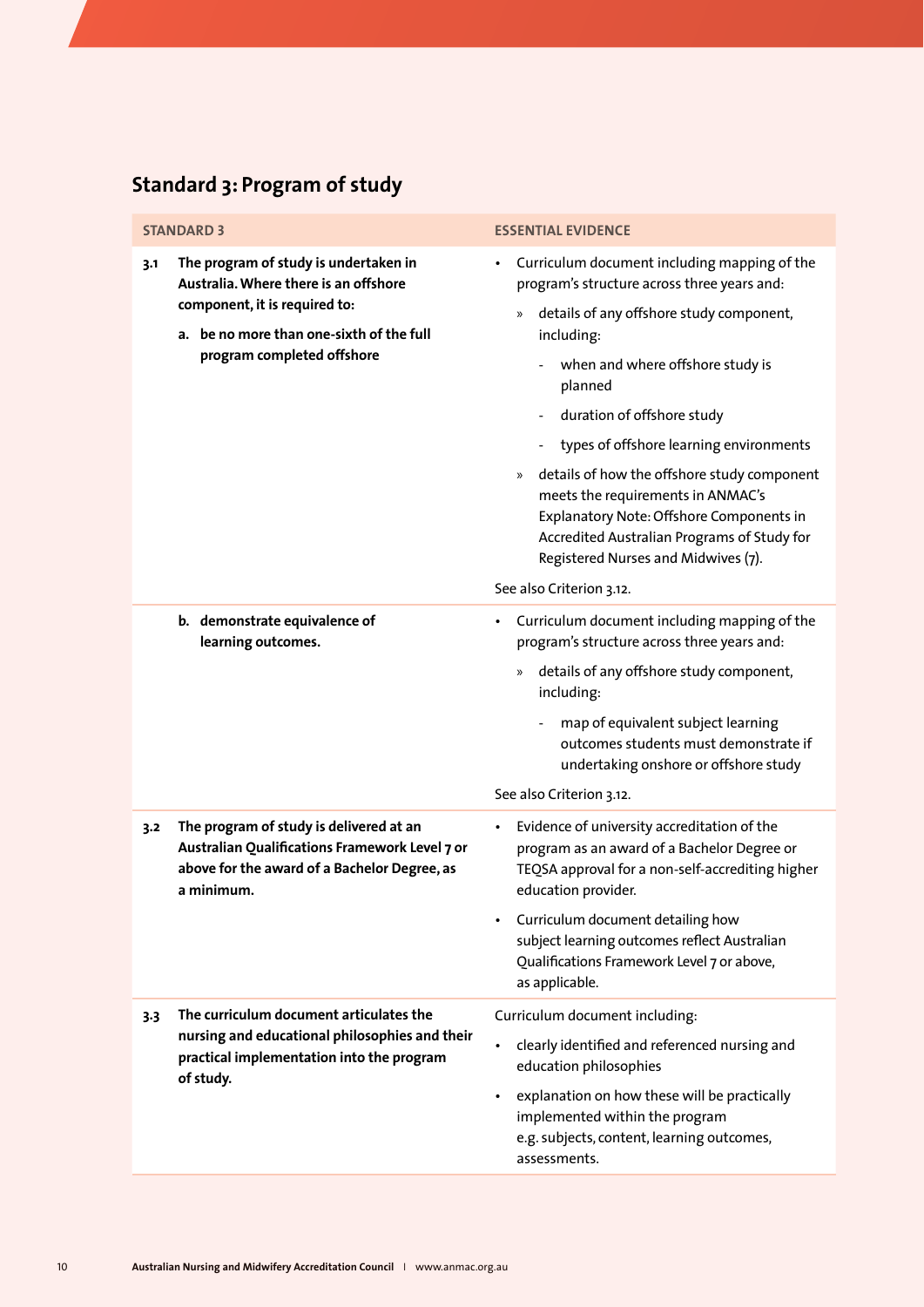| <b>STANDARD 3</b>                                                                                                                                                                     | <b>ESSENTIAL EVIDENCE</b>                                                                                                                                                            |
|---------------------------------------------------------------------------------------------------------------------------------------------------------------------------------------|--------------------------------------------------------------------------------------------------------------------------------------------------------------------------------------|
| Teaching and learning reflects contemporary<br>3.4<br>practices in nursing, health and education,<br>and responds to emerging trends based<br>on research, technology and other forms | Curriculum document detailing and providing<br>$\bullet$<br>examples of how teaching and learning<br>incorporates contemporary best practice and<br>emerging trends in:              |
| of evidence.                                                                                                                                                                          | nursing<br>$\rangle\!\rangle$                                                                                                                                                        |
|                                                                                                                                                                                       | health<br>$\mathcal{D}$                                                                                                                                                              |
|                                                                                                                                                                                       | education<br>»                                                                                                                                                                       |
|                                                                                                                                                                                       | digital health, informed by the domains of<br>$\gg$<br>the National Nursing and Midwifery Digital<br>Health Capability Framework (8)                                                 |
|                                                                                                                                                                                       | leadership.<br>$\gg$                                                                                                                                                                 |
|                                                                                                                                                                                       | Documented process for ensuring teaching<br>$\bullet$<br>staff are informed about, and are responsive to,<br>contemporary practices and emerging trends in:                          |
|                                                                                                                                                                                       | nursing<br>$\rangle\!\rangle$                                                                                                                                                        |
|                                                                                                                                                                                       | health<br>»                                                                                                                                                                          |
|                                                                                                                                                                                       | education<br>$\mathcal{D}$                                                                                                                                                           |
|                                                                                                                                                                                       | digital health, informed by the domains of<br>$\gg$<br>the National Nursing and Midwifery Digital<br>Health Capability Framework (8)                                                 |
|                                                                                                                                                                                       | leadership.<br>$\gg$                                                                                                                                                                 |
| The program's content and subject learning<br>3.5                                                                                                                                     | Curriculum document that:                                                                                                                                                            |
| outcomes ensure:<br>a. achievement of the NMBA Registered nurse<br>standards for practice                                                                                             | includes as an appendix all subject outlines<br>$\gg$<br>detailing learning outcomes and assessments                                                                                 |
|                                                                                                                                                                                       | demonstrates equivalency in subject learning<br>$\gg$<br>outcomes in all program delivery modes.                                                                                     |
|                                                                                                                                                                                       | <b>Completed ANMAC Assessment Mapping</b><br>Template mapping links among subject learning<br>outcomes, subject assessments and the NMBA<br>Registered nurse standards for practice. |
| b. integrated knowledge of regional, national<br>and global health priorities, including<br>mental health and care of the older person                                                | Completed ANMAC Content Mapping Template<br>$\bullet$<br>including subject learning outcomes and<br>program content (with examples) to support<br>integrated knowledge of:           |
|                                                                                                                                                                                       | regional, national and global health priorities,<br>$\rangle\!\rangle$<br>including mental health                                                                                    |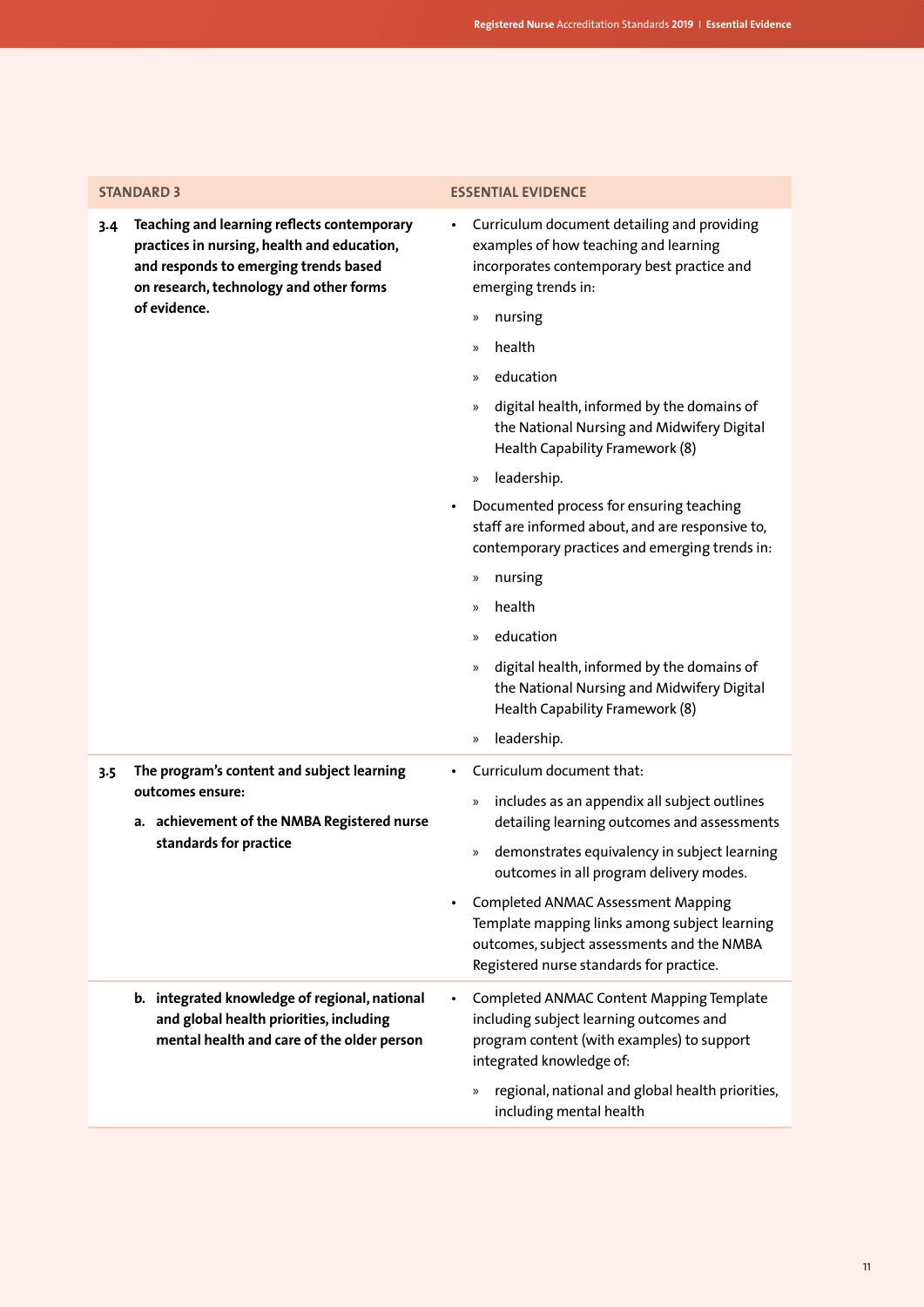| <b>STANDARD 3</b>                                                                                              | <b>ESSENTIAL EVIDENCE</b>                                                                                                                                                                                                                         |
|----------------------------------------------------------------------------------------------------------------|---------------------------------------------------------------------------------------------------------------------------------------------------------------------------------------------------------------------------------------------------|
| c. integrated knowledge of safety and quality<br>standards as they relate to health care                       | Completed ANMAC Content Mapping Template<br>including subject learning outcomes and<br>program content (with examples) to support<br>integrated knowledge of current:<br>National Safety and Quality Health Service<br>»<br>Standards (1)         |
|                                                                                                                | National Safety and Quality Primary and<br>$\gg$<br>Community Healthcare Standards (9)                                                                                                                                                            |
| d. integrated knowledge of care across<br>the lifespan and across contexts of<br>nursing practice              | Completed ANMAC Content Mapping Template<br>$\bullet$<br>including subject learning outcomes and<br>program content (with examples) to support<br>integrated knowledge of:                                                                        |
|                                                                                                                | care across the lifespan (including care of the<br>»<br>older person (2))                                                                                                                                                                         |
|                                                                                                                | nursing practice contexts (including primary,<br>$\gg$<br>secondary and tertiary health care nurse<br>practice contexts).                                                                                                                         |
| e. equivalence in all delivery modes in which                                                                  | Curriculum document that:                                                                                                                                                                                                                         |
| the program is offered.                                                                                        | includes as an appendix all subject outlines<br>$\rangle\!\rangle$<br>detailing learning outcomes and assessments                                                                                                                                 |
|                                                                                                                | demonstrates equivalency in subject learning<br>$\rangle\!\rangle$<br>outcomes in all program delivery modes.                                                                                                                                     |
| The program's content and subject<br>3.6                                                                       | Curriculum document including:<br>$\bullet$                                                                                                                                                                                                       |
| learning outcomes integrate principles of<br>intraprofessional and interprofessional<br>learning and practice. | a definition and explanation of<br>»<br>intraprofessional and interprofessional<br>learning and practice how this understanding<br>is integrated vertically and horizontally into<br>relevant subject learning outcomes and<br>program content    |
|                                                                                                                | explanation of teaching strategies that<br>$\gg$<br>develop knowledge, skills and attitudes that<br>result in interprofessional team behaviours<br>and competence                                                                                 |
|                                                                                                                | Completed ANMAC Content Mapping Template<br>including subject learning outcomes and<br>program content (with examples from across<br>the program) that prepares students for<br>intraprofessional and interprofessional learning<br>and practice. |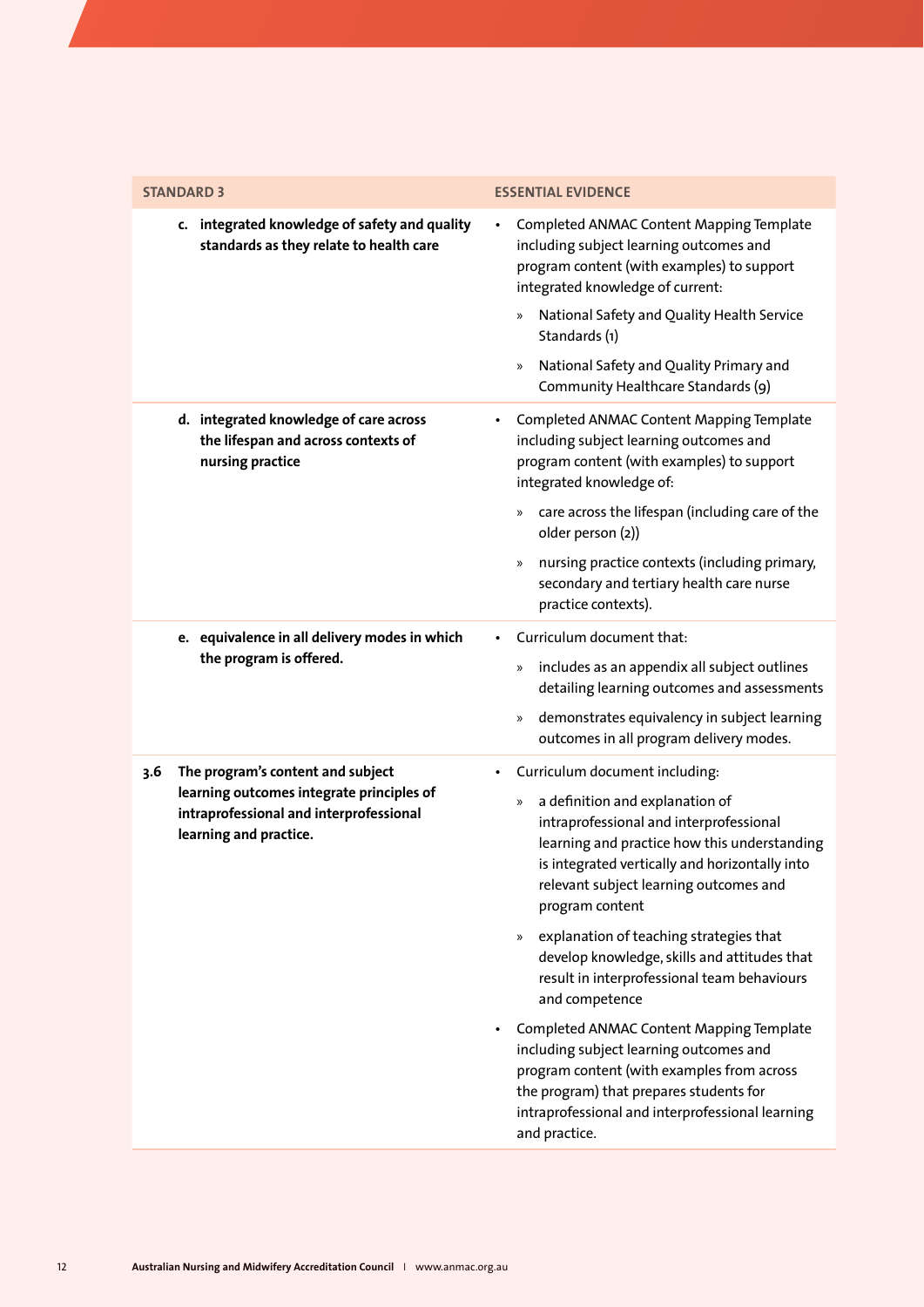|                                                                         | <b>STANDARD 3</b>                                                                                                                                                                            | <b>ESSENTIAL EVIDENCE</b>                                                                                                                                                                                                                                                                |
|-------------------------------------------------------------------------|----------------------------------------------------------------------------------------------------------------------------------------------------------------------------------------------|------------------------------------------------------------------------------------------------------------------------------------------------------------------------------------------------------------------------------------------------------------------------------------------|
| 3.7                                                                     | The program's content and subject learning<br>outcomes embed principles of diversity,<br>culture, inclusion and cultural safety for all<br>people.                                           | Curriculum document including a definition and<br>٠<br>explanation of cultural diversity and cultural<br>safety principles and how this understanding<br>translates into relevant subject learning<br>outcomes and program content.                                                      |
|                                                                         |                                                                                                                                                                                              | Completed ANMAC Content Mapping Template<br>including subject learning outcomes and<br>program content (with examples) that prepares<br>students to practice cultural safety and work<br>with people from diverse backgrounds (for<br>example, ethnicity, sexual identity and religion). |
| 3.8                                                                     | The program's content and subject learning<br>outcomes support the development of<br>research skills that include searching and                                                              | Curriculum document explaining how students<br>٠<br>will develop research skills and be prepared to<br>translate research into practice.                                                                                                                                                 |
| reviewing research and other evidence for<br>translation into practice. | Completed ANMAC Content Mapping Template<br>٠<br>including subject learning outcomes and<br>program content (with examples) supporting<br>students' development of research skills in:       |                                                                                                                                                                                                                                                                                          |
|                                                                         |                                                                                                                                                                                              | conducting literature searches<br>$\rangle\!\rangle$                                                                                                                                                                                                                                     |
|                                                                         |                                                                                                                                                                                              | reviewing research and other evidence<br>$\mathcal{P}$                                                                                                                                                                                                                                   |
|                                                                         |                                                                                                                                                                                              | translating research and other evidence<br>$\rangle\!\rangle$<br>into practice                                                                                                                                                                                                           |
|                                                                         |                                                                                                                                                                                              | using research in practice.<br>$\mathcal{V}$                                                                                                                                                                                                                                             |
| 3.9                                                                     | The program's content and subject learning<br>outcomes support the development of student<br>knowledge and skills in pharmacotherapeutics<br>and quality use of medicines. This includes the | Curriculum document explaining how<br>٠<br>students will develop knowledge and skills<br>in pharmacotherapeutics and quality use<br>of medicines.                                                                                                                                        |
|                                                                         | supply and administration of medicines.                                                                                                                                                      | Completed ANMAC Content Mapping Template<br>$\bullet$<br>including subject outcomes and program<br>content (with examples) supporting students'<br>development of knowledge and skills in:                                                                                               |
|                                                                         |                                                                                                                                                                                              | Pharmacotherapeutics<br>$\mathcal{V}$                                                                                                                                                                                                                                                    |

» quality use of medicines.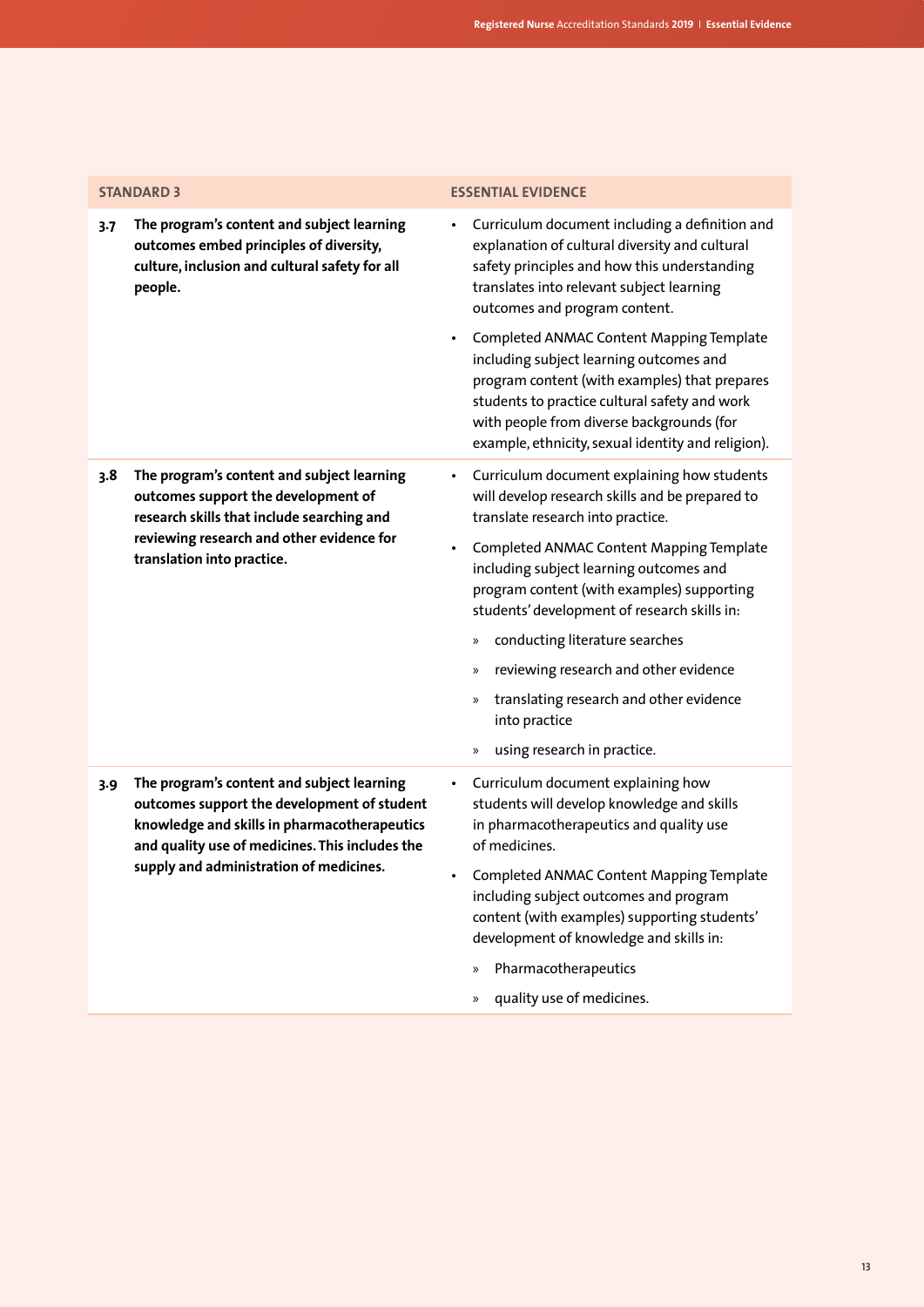| <b>STANDARD 3</b>                                                                                                                                                                                                                                                                      | <b>ESSENTIAL EVIDENCE</b>                                                                                                                                                                                                                                                                                                     |
|----------------------------------------------------------------------------------------------------------------------------------------------------------------------------------------------------------------------------------------------------------------------------------------|-------------------------------------------------------------------------------------------------------------------------------------------------------------------------------------------------------------------------------------------------------------------------------------------------------------------------------|
| The program includes:<br>3.10<br>a. Aboriginal and Torres Strait Islander<br>peoples' history, culture and health taught<br>as a discrete subject and based on the<br><b>Nursing and Midwifery Aboriginal and</b><br><b>Torres Strait Islander Health Curriculum</b><br>Framework (10) | Subject outline of this discrete subject including<br>learning outcomes, subject content and<br>assessment addressing Aboriginal and Torres<br>Strait Islander peoples' history, culture and health<br>and referencing the Nursing and Midwifery<br>Aboriginal and Torres Strait Islander Health<br>Curriculum Framework (10) |
|                                                                                                                                                                                                                                                                                        | Completed Staff Matrix Template identifying<br>staff teaching into this subject and their<br>qualifications and experience.                                                                                                                                                                                                   |
| b. content relevant to health outcomes<br>of Aboriginal and Torres Strait Islander<br>peoples is embedded throughout<br>the program.                                                                                                                                                   | Mapping across the program of content relevant<br>to health outcomes of Aboriginal and Torres<br>Strait Islander peoples based on national health<br>priorities-as an example, see the National<br>Aboriginal and Torres Strait Islander Health Plan<br>2013-2023 (11).                                                       |
| The program includes content and sequencing<br>3.11<br>that incorporates simulated learning<br>experience to prepare students for PEP.                                                                                                                                                 | Curriculum document describing how simulation<br>is used across the program to support student<br>learning outcomes.                                                                                                                                                                                                          |
|                                                                                                                                                                                                                                                                                        | • Program structure demonstrating sequencing of<br>subjects and scheduled PEP.                                                                                                                                                                                                                                                |
|                                                                                                                                                                                                                                                                                        | PEP plan.                                                                                                                                                                                                                                                                                                                     |
|                                                                                                                                                                                                                                                                                        | Program timetable demonstrating how theory<br>and simulated practice is scheduled across<br>the program to prepare students for each<br>scheduled PEP.                                                                                                                                                                        |
|                                                                                                                                                                                                                                                                                        | NB: Criterion 3.11-Essential Evidence assesses key<br>features of quality PEP. Criteria 1.4, 1.7, 2.3, 2.5, 3.11, 3.12,<br>3.13, 4.1, 4.7, 5.3 and 5.6 form a framework for 'quality<br>PEP'assessment.                                                                                                                       |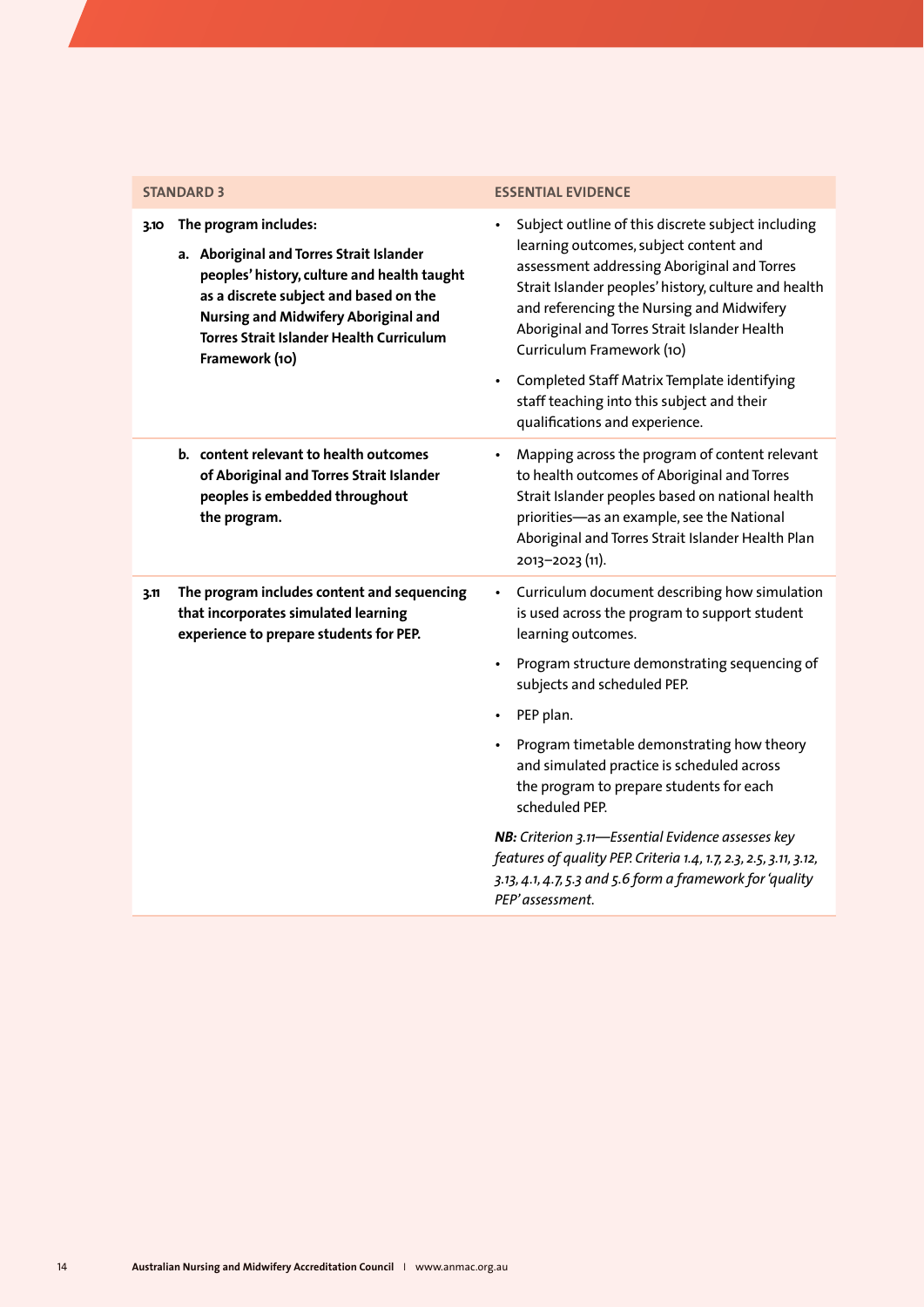- **3.12 The program includes:**
	- **a. a minimum of 800 hours of quality PEP completed by all students in a variety of settings, relevant to the curriculum, exclusive of simulation and not exceeding one-sixth of the PEP hours undertaken outside Australia**

#### **STANDARD 3 ESSENTIAL EVIDENCE**

- Curriculum document that:
	- » includes a detailed PEP plan showing that PEP:
		- is a minimum of 800 hours
		- is completed across a variety of settings
		- is conducted in Australia
		- excludes simulation
	- » explains how scheduled PEP facilitates students' transition to practice as a registered nurse
	- » demonstrates PEP undertaken outside Australia meets requirements in ANMAC's Explanatory Note: Offshore Components in Accredited Australian Programs of Study for Registered Nurses and Midwives (7)
		- see also Criterion 3.1.
- PEP policy and procedure.
- Documented processes for managing PEP and ensuring all students obtain the required 800 hours, including allocation, make-up and verification of PEP hours.
- Documented processes for establishing and maintaining communication between education provider and health services where students undertake PEP.
- PEP record demonstrating that each student has relevant PEP allocations that provides opportunities for achievement of NMBA Registered nurse standards for practice and subject learning outcomes.

*NB: Criterion 3.12—Essential Evidence assesses key features of quality PEP. Criteria 1.4, 1.7, 2.3, 2.5, 3.11, 3.12, 3.13, 4.1, 4.7, 5.3 and 5.6 form a framework for 'quality PEP' assessment.*

- **b. PEP as soon as practically possible in the first year of study to facilitate early engagement with the professional context of nursing**
- » includes a detailed PEP plan showing that PEP:
	- starts early in the program

• Curriculum document that: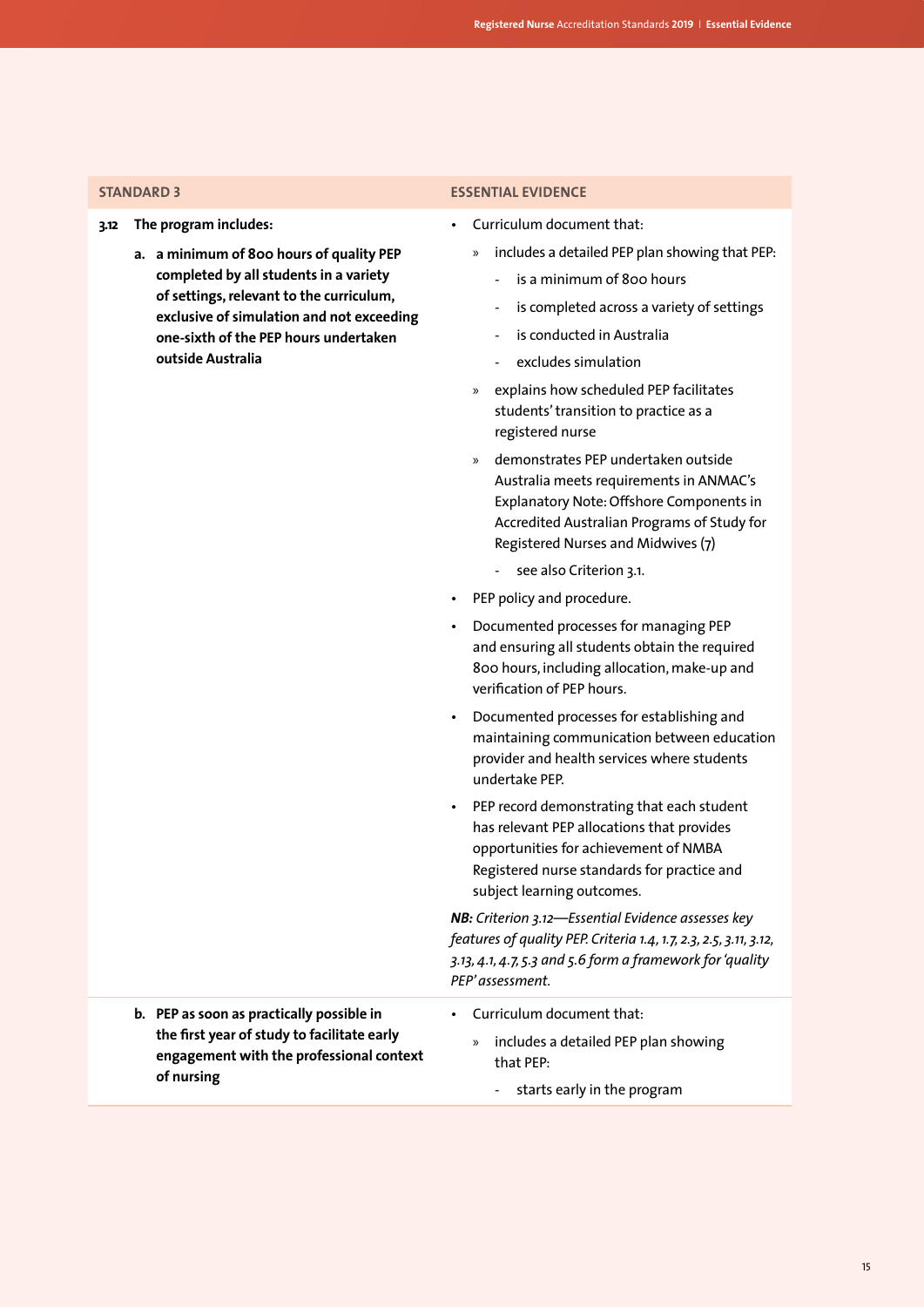| <b>STANDARD 3</b>                                                                                                                                                   | <b>ESSENTIAL EVIDENCE</b>                                                                                                                                     |
|---------------------------------------------------------------------------------------------------------------------------------------------------------------------|---------------------------------------------------------------------------------------------------------------------------------------------------------------|
| c. PEP included towards the end of the<br>program, conducted in Australia, to<br>demonstrate achievement of the NMBA<br>Registered nurse standards for practice (6) | Curriculum document that:<br>includes a detailed PEP plan showing<br>»<br>that PEP:<br>is included towards the end of the program<br>$\overline{\phantom{a}}$ |
| d. PEP is underpinned by contractual<br>arrangements between education<br>providers and PEP providers.                                                              | Contractual arrangements for PEP, including<br>$\bullet$<br>signed agreements stipulating obligations of<br>each party.<br>Documented processes for:          |
|                                                                                                                                                                     | establishing and maintaining communication<br>$\mathcal{P}$<br>between education provider and health<br>services where students undertake PFP.                |
|                                                                                                                                                                     | managing PEP and ensuring all students<br>$\gg$<br>obtain the required PEP hours, including<br>allocation, make-up and verification of<br>PEP hours.          |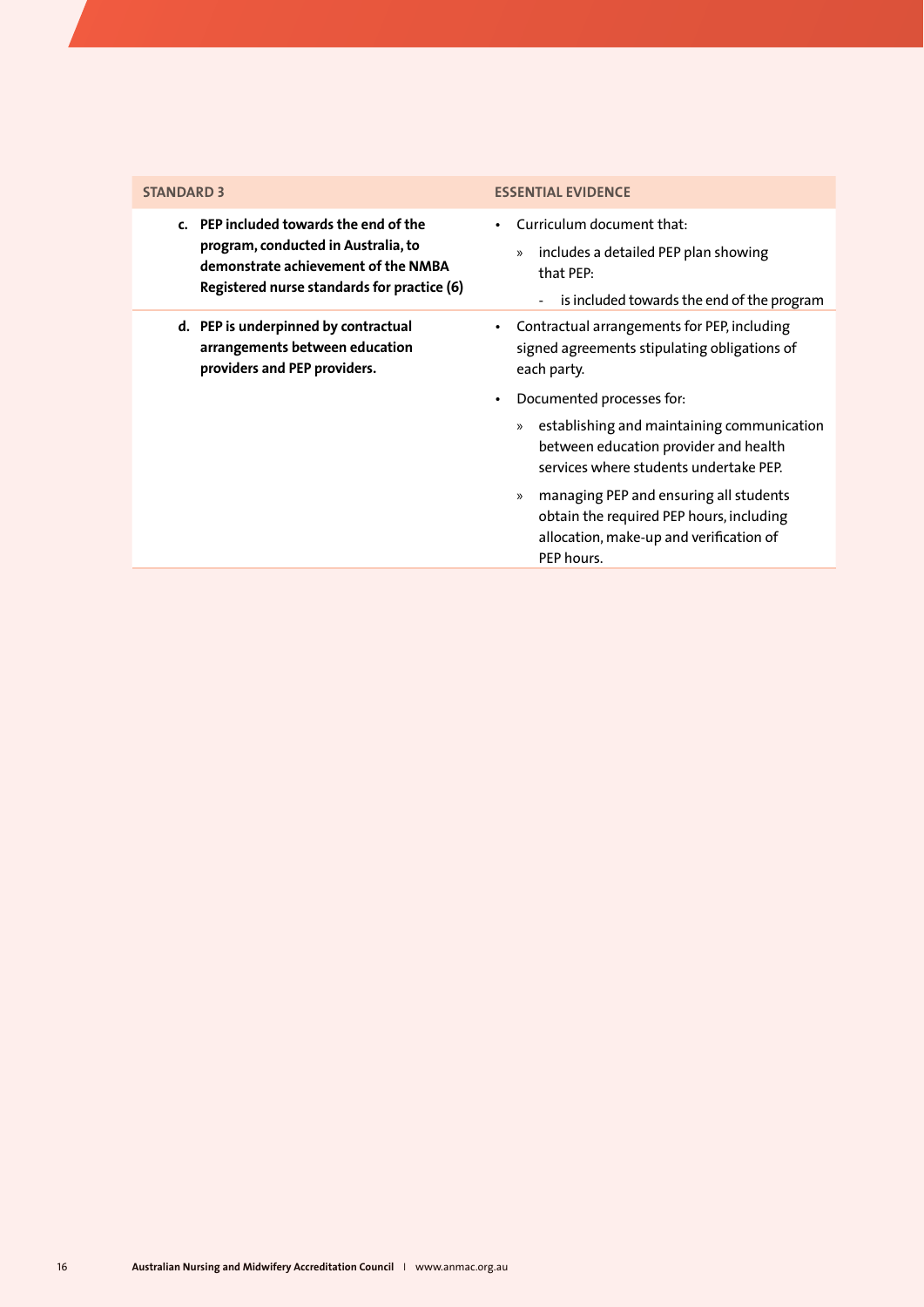**3.13 The program's resources are sufficient to facilitate student achievement of the NMBA Registered nurse standards for practice, with attention to human and physical resources supporting all teaching and learning environments, including simulated practice and PEP.**

### **STANDARD 3 ESSENTIAL EVIDENCE**

- Statement about the proposed annual student population across the five years of accreditation.
- Program timetable demonstrating sufficient physical resources and classes for the proposed student population across the five years of accreditation.
- Description of the online learning environment and how it will be used by students and staff.
- List of health facilities and associated services where students will be placed for each scheduled clinical placement.
- Staffing models for academic and clinical learning environments, including simulation and PEP.
- Outline of available simulated learning environments and list of available simulation equipment.
- Process by which the supply of consumables will support requirements of the proposed student population.
- Library resources available to the registered nurse student population and how the library is managed.
- Affirmative action strategies for recruiting, employing, supporting and retaining Aboriginal and Torres Strait Islander staff engaged with program delivery.
- Completed ANMAC Staff Matrix Template supporting assessment of the quality and quantity of human resources allocated to program delivery.

*NB: Criterion 3.13—Essential Evidence assesses key features of quality PEP. Criteria 1.4, 1.7, 2.3, 2.5, 3.11, 3.12, 3.13, 4.1, 4.7, 5.3 and 5.6 form a framework for 'quality PEP' assessment.*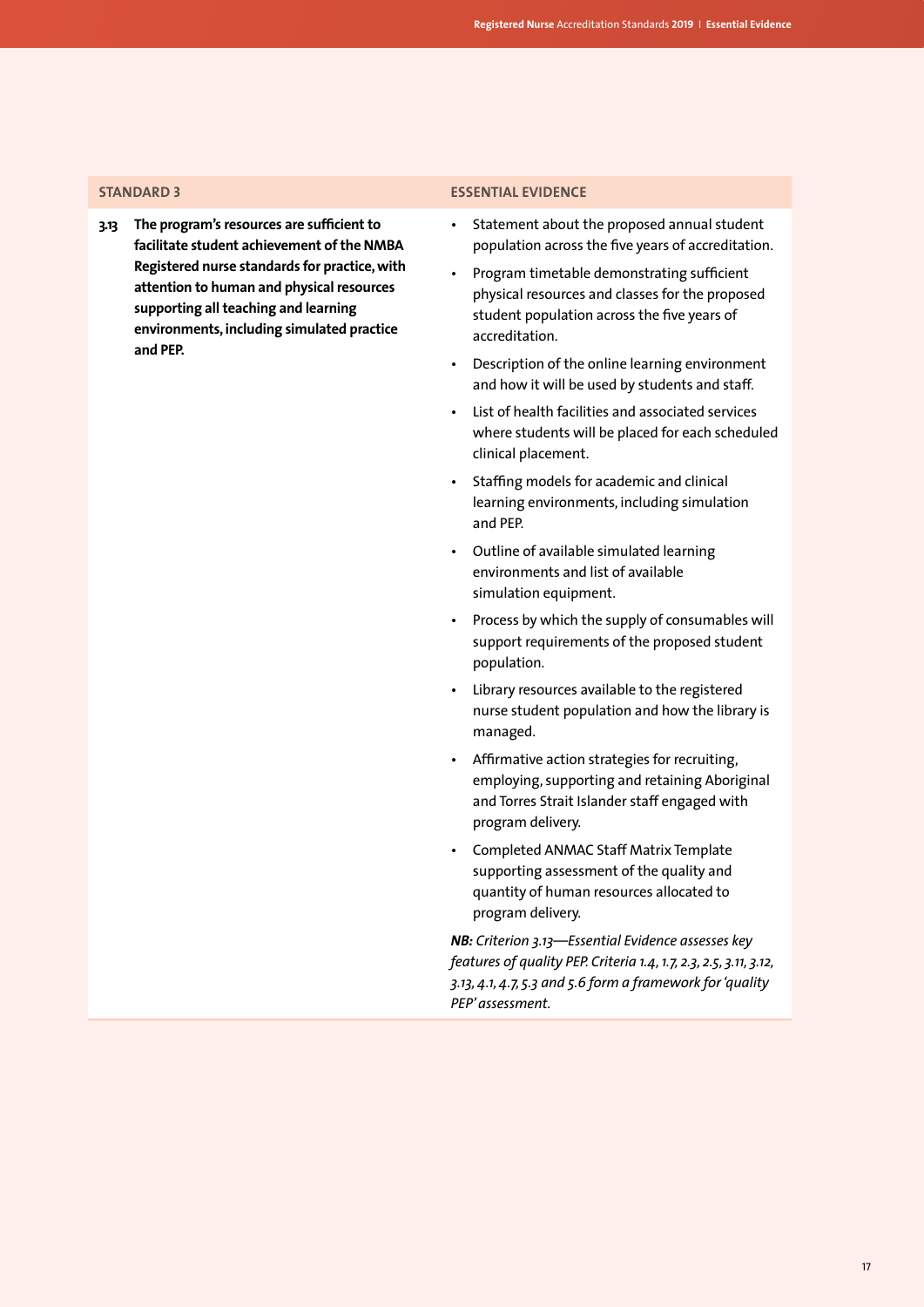<span id="page-19-0"></span>

| <b>STANDARD 3</b>                                                                                               | <b>ESSENTIAL EVIDENCE</b>                                                                                                                                                    |
|-----------------------------------------------------------------------------------------------------------------|------------------------------------------------------------------------------------------------------------------------------------------------------------------------------|
| 3.14 Staff teaching into the program:<br>a. are qualified and experienced to deliver<br>the subjects they teach | Policy and/or process to support and monitor<br>$\bullet$<br>professional and academic development for<br>staff teaching into the program and evidence of<br>implementation. |
|                                                                                                                 | Documented process for verifying and<br>monitoring academic and professional<br>credentials and NMBA registration, including<br>ongoing currency.                            |
|                                                                                                                 | Position descriptions for staff teaching into<br>the program.                                                                                                                |
| b. are registered nurses where the subject<br>relates to nursing practice                                       | Completed ANMAC Staff Matrix Template<br>supporting assessment of teaching staff's<br>registration, credentials and ongoing<br>professional development.                     |
| c. hold one qualification higher than the<br>program of study being taught.                                     | Completed ANMAC Staff Matrix Template<br>supporting assessment of teaching staff's<br>registration, credentials and ongoing<br>professional development.                     |
|                                                                                                                 | For staff teaching in an entry to practice Masters<br>program, this requires a relevant post-graduate<br>qualification or equivalent professional<br>experience.             |
|                                                                                                                 |                                                                                                                                                                              |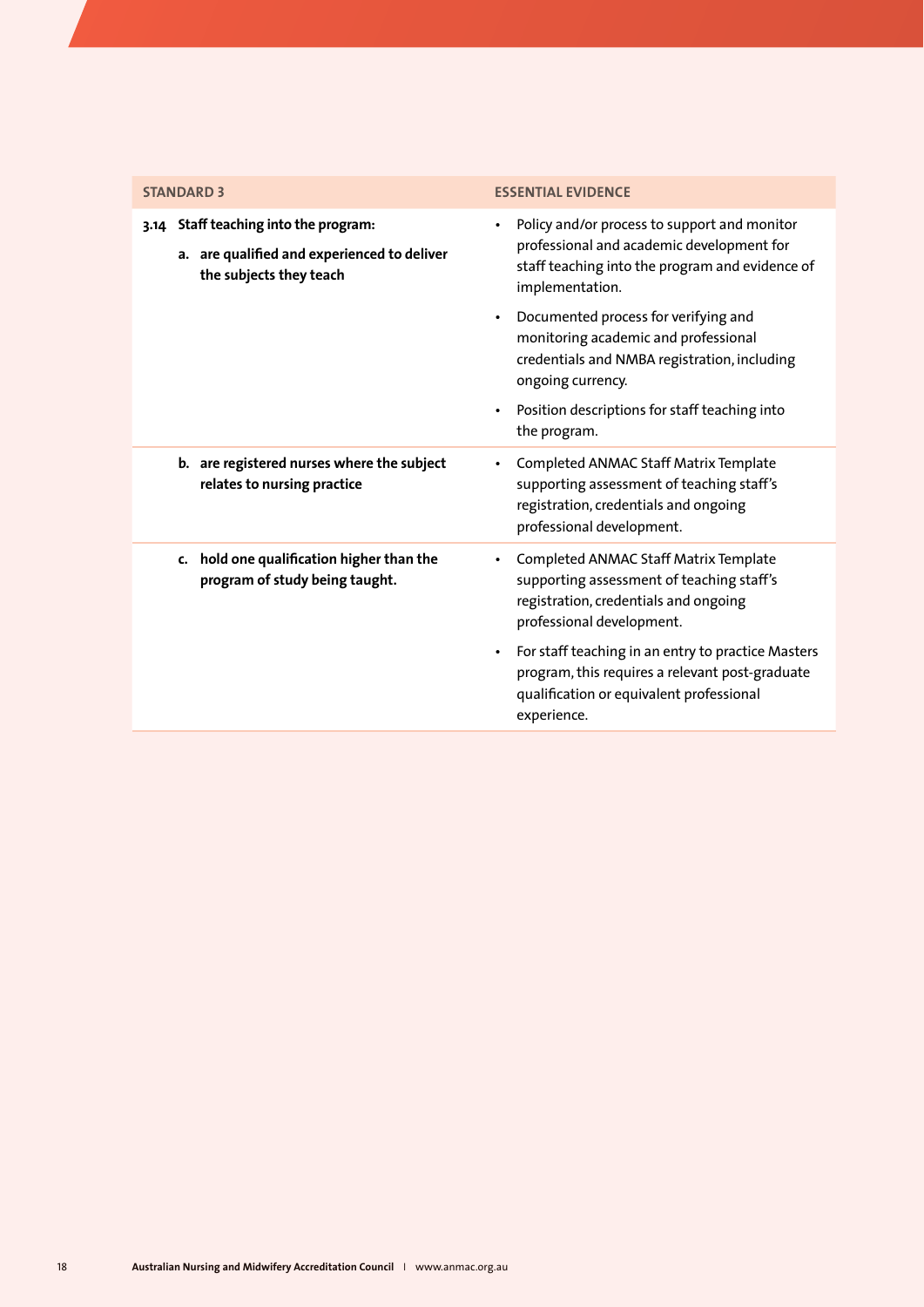| <b>STANDARD 4</b>                                                                                   | <b>ESSENTIAL EVIDENCE</b>                                                                                                                                                                                                                                         |
|-----------------------------------------------------------------------------------------------------|-------------------------------------------------------------------------------------------------------------------------------------------------------------------------------------------------------------------------------------------------------------------|
| Program information provided to students is<br>4.1<br>relevant, timely, transparent and accessible. | Information provided to students and how it can<br>$\bullet$<br>be accessed, including:<br>admission and enrolment information<br>$\mathcal{V}$<br>student or program handbook<br>»<br>subject outlines<br>$\gg$<br>PEP information, including immunisation,<br>» |
|                                                                                                     | police checks, inherent requirements, fitness<br>to practice<br>policies and procedure relating to<br>$\gg$<br>assessment, PEP, student progression and<br>appeals information.                                                                                   |
|                                                                                                     | Examples of student journeys.<br>NB: Criterion 4.1-Essential Evidence assesses key                                                                                                                                                                                |
|                                                                                                     | features of quality PEP. Criteria 1.4, 1.7, 2.3, 2.5, 3.11, 3.12,<br>3.13, 4.1, 4.7, 5.3 and 5.6 form a framework for 'quality<br>PEP'assessment                                                                                                                  |
| Student academic learning needs are identified<br>4.2<br>and supported by the education provider.   | Mechanisms for early identification and<br>$\bullet$<br>monitoring of students at academic risk.                                                                                                                                                                  |
|                                                                                                     | Documented process and/or flowchart offering<br>$\bullet$<br>guidance to staff on:                                                                                                                                                                                |
|                                                                                                     | early detection of students at risk of poor<br>»<br>academic performance                                                                                                                                                                                          |
|                                                                                                     | referral of students to appropriate<br>$\gg$<br>support services.                                                                                                                                                                                                 |
|                                                                                                     | Samples of learning contracts used to identify<br>and support student learning needs.                                                                                                                                                                             |
|                                                                                                     | Information provided to students about:                                                                                                                                                                                                                           |
|                                                                                                     | the types of academic support services and<br>»<br>how these can be accessed                                                                                                                                                                                      |
|                                                                                                     | how to access academic staff support<br>$\gg$<br>(for example, in subject outlines, student<br>handbook, Learning Management System).                                                                                                                             |
| Students are informed of, and have access to,<br>4.3<br>grievance and appeals processes.            | Mechanism for informing students about the<br>grievance and appeals policies and procedures.                                                                                                                                                                      |
|                                                                                                     | Description of how students can access the<br>grievance and appeals policies and procedures.                                                                                                                                                                      |

## **Standard 4: Student experience**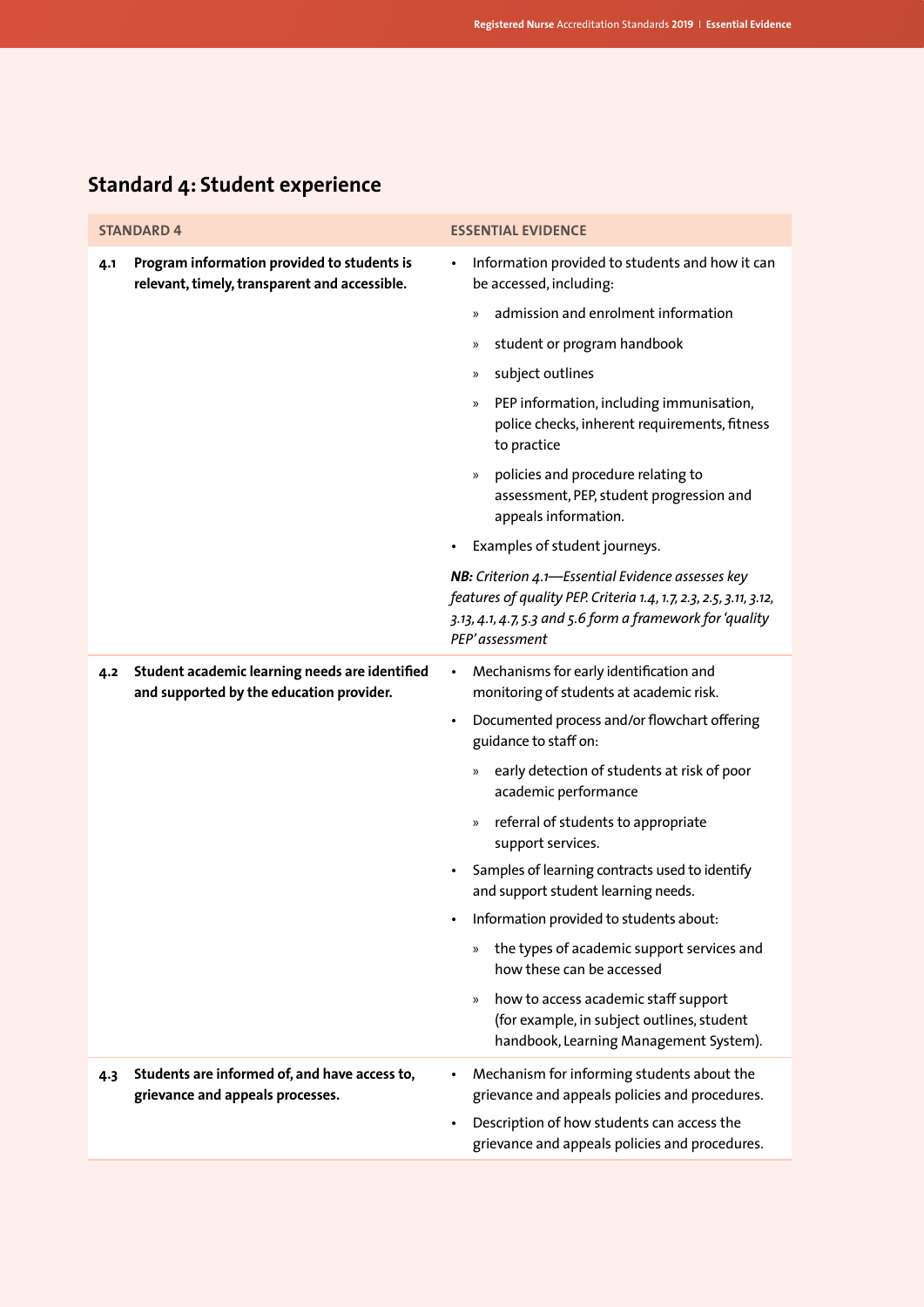<span id="page-21-0"></span>

| <b>STANDARD 4</b>                                                                                                                                                            | <b>ESSENTIAL EVIDENCE</b>                                                                                                                                                                                                                                                                                                                                                                                                                                                                                                               |
|------------------------------------------------------------------------------------------------------------------------------------------------------------------------------|-----------------------------------------------------------------------------------------------------------------------------------------------------------------------------------------------------------------------------------------------------------------------------------------------------------------------------------------------------------------------------------------------------------------------------------------------------------------------------------------------------------------------------------------|
| Students are informed of, and have access to,<br>4.4<br>pastoral and/or personal support services.                                                                           | Mechanism for informing students about<br>pastoral and/or personal support services.<br>Description of support services and how these<br>can be accessed by students.                                                                                                                                                                                                                                                                                                                                                                   |
| Students are represented on program advisory<br>4.5<br>and decision-making committees.                                                                                       | Terms of reference for relevant committees<br>including student membership and meeting<br>schedules.<br>Examples of student consultation and<br>collaboration, decisions made and<br>implementation into the program.<br>Policy and process for recruiting and preparing<br>students for a representative role.                                                                                                                                                                                                                         |
| Student experiences have equity and diversity<br>4.6<br>principles observed and promoted.                                                                                    | Demonstration of how enrolment, assessment<br>$\bullet$<br>and progression policies promote equity and<br>diversity principles.<br>Information promoting equity and diversity<br>principles provided to students (for example, in<br>a subject guide or outline, student handbook,<br>Learning Management System, PEP handbook<br>or log).<br>Policies and procedures addressing equity<br>and diversity principles and examples of<br>implementation and monitoring by staff.                                                          |
| Student experiences across all teaching and<br>4.7<br>learning environments are monitored and<br>evaluated regularly with outcomes informing<br>program quality improvement. | Processes for providing PEP venues with<br>$\bullet$<br>outcomes of feedback obtained from student<br>and clinical facilitator evaluations.<br>Process for circulating, gathering, collating and<br>reporting on (including to academics) feedback<br>from student evaluations<br>Processes for closing all evaluation loops.<br>NB: Criterion 4.7-Essential Evidence assesses key<br>features of quality PEP. Criteria 1.4, 1.7, 2.3, 2.5, 3.11, 3.12,<br>3.13, 4.1, 4.7, 5.3 and 5.6 form a framework for 'quality<br>PEP'assessment. |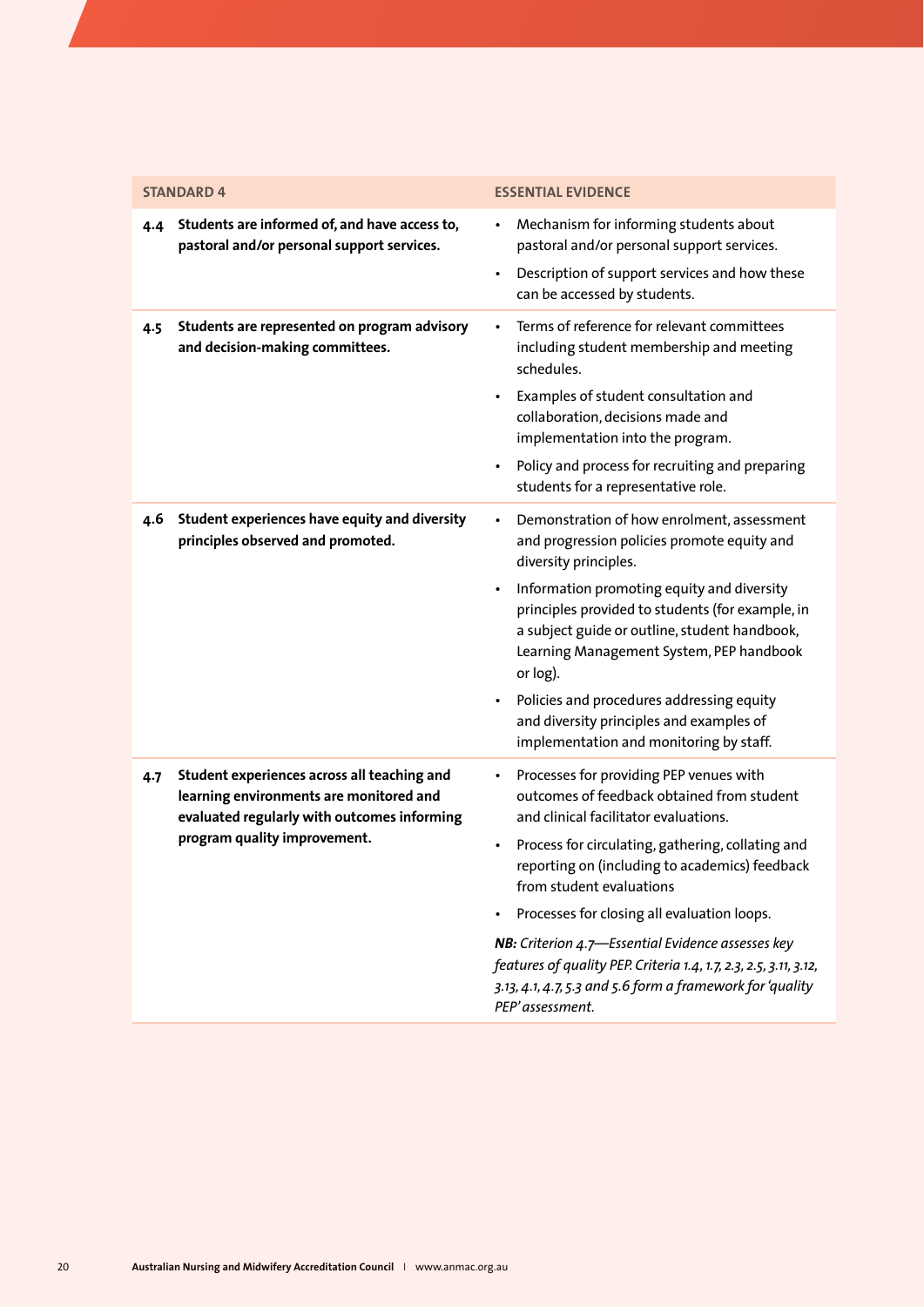| <b>STANDARD 5</b>                                                                                                                                                                                                      | <b>ESSENTIAL EVIDENCE</b>                                                                                                                                                                                                                                                                                                                                                                                                                                                                                                                                                                                                                                                                                                                                                                                                                                                                                                                                                                                                                                                                                                                                                                        |
|------------------------------------------------------------------------------------------------------------------------------------------------------------------------------------------------------------------------|--------------------------------------------------------------------------------------------------------------------------------------------------------------------------------------------------------------------------------------------------------------------------------------------------------------------------------------------------------------------------------------------------------------------------------------------------------------------------------------------------------------------------------------------------------------------------------------------------------------------------------------------------------------------------------------------------------------------------------------------------------------------------------------------------------------------------------------------------------------------------------------------------------------------------------------------------------------------------------------------------------------------------------------------------------------------------------------------------------------------------------------------------------------------------------------------------|
| The program's learning outcomes and<br>5.1<br>assessment strategies are aligned.                                                                                                                                       | Curriculum document explaining the alignment<br>between program learning outcomes and<br>assessment strategies<br><b>Completed ANMAC Assessment Mapping</b><br>$\bullet$<br>Template demonstrating the links among NMBA<br>Registered nurse standards for practice, subject<br>learning outcomes and subject assessments.                                                                                                                                                                                                                                                                                                                                                                                                                                                                                                                                                                                                                                                                                                                                                                                                                                                                        |
| The program's subject learning outcomes,<br>5.2<br>with associated subject assessments, are<br>clearly mapped to the NMBA Registered nurse<br>standards for practice.                                                  | Curriculum document explaining how learning<br>$\bullet$<br>outcomes and assessments will prepare students<br>for practice as a registered nurse.<br>Completed ANMAC Assessment Mapping<br>$\bullet$<br>Template demonstrating the links among NMBA<br>Registered nurse standards for practice, subject<br>learning outcomes and subject assessments                                                                                                                                                                                                                                                                                                                                                                                                                                                                                                                                                                                                                                                                                                                                                                                                                                             |
| The integrity of the program's theoretical and<br>5.3<br>clinical assessments is ensured through the<br>use of contemporary, validated assessment<br>tools, modes of assessment, sampling and<br>moderation processes. | Curriculum document explaining the strategies<br>$\bullet$<br>in place to ensure assessment integrity.<br>Assessment policy addressing assessment<br>$\bullet$<br>moderation and progression rules.<br><b>Completed ANMAC Assessment Mapping</b><br>Template showing all modes and contexts<br>of assessments.<br>Documented processes for:<br>$\bullet$<br>moderating and sampling assessments at<br>$\gg$<br>subject and/or program level, including across<br>teaching sites where relevant<br>validating assessment tools.<br>»<br>Examples of theoretical assessments and<br>marking rubrics.<br>Examples of simulated assessments and marking<br>rubrics (for example, for Objective Structured<br>Clinical Examinations).<br>PEP assessment tools and the means by which<br>$\bullet$<br>these have been validated.<br>Evidence of security measures (including<br>$\bullet$<br>information technology security) used to protect<br>the integrity of all modes of assessment (for<br>example, documented policy, processes, screen<br>shots and software used).<br>NB: Criterion 5.3-Essential Evidence assesses key<br>features of quality PEP. Criteria 1.4, 1.7, 2.3, 2.5, 3.11, 3.12, |
|                                                                                                                                                                                                                        | 3.13, 4.1, 4.7, 5.3 and 5.6 form a framework for 'quality<br>PEP'assessment.                                                                                                                                                                                                                                                                                                                                                                                                                                                                                                                                                                                                                                                                                                                                                                                                                                                                                                                                                                                                                                                                                                                     |

## **Standard 5: Student assessment**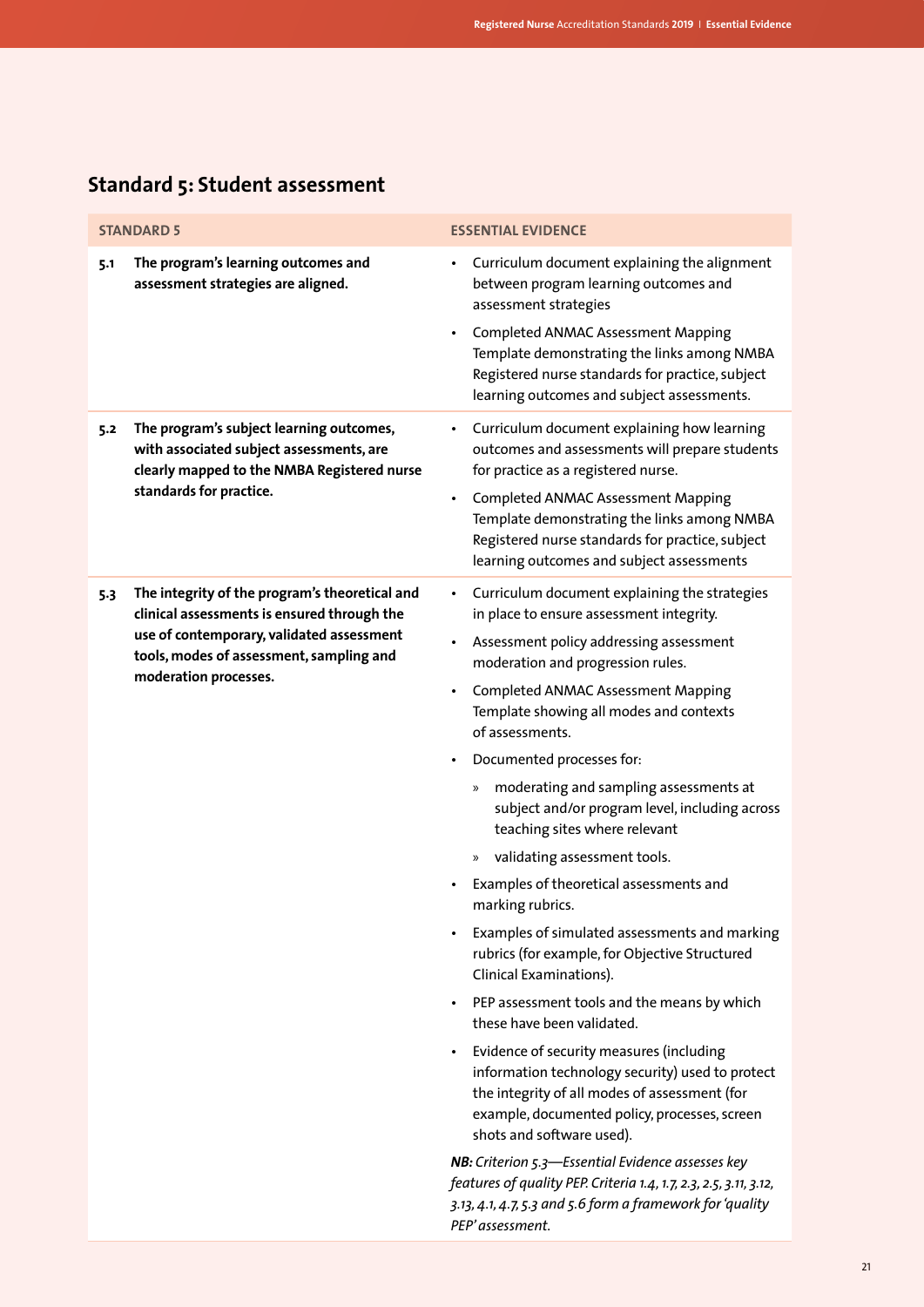**5.4 The program's assessments include the appraisal of competence in pharmacotherapeutics and the quality use of medicines.**

### **STANDARD 5 ESSENTIAL EVIDENCE**

- Curriculum document explaining how students will develop knowledge and skills in pharmacotherapeutics and the quality use of medicines.
- Completed ANMAC Assessment Mapping Template showing links among assessments that appraise competence in pharmacotherapeutics and quality use of medicines, subject learning outcomes and the NMBA Registered nurse standards for practice.
- Examples of clinical and theoretical assessments and marking rubrics used to appraise competence in pharmacotherapeutics and the quality use of medicines.
- Evidence of security measures (including information technology security) used to ensure:
	- » integrity of these assessments
	- » reliable assessment of student competency.
- **5.5 The program has formative and summative assessments that enhance learning and inform student progression. The summative assessment appraises competence against the NMBA Registered nurse standards for practice before successful completion of the program.**
- Curriculum document explaining how formative and summative assessment will be used to enhance learning and informs student progression.
	- Completed ANMAC Assessment Mapping Template showing formative and summative assessments used across the program.
	- Documented processes ensuring early detection and responsiveness to students experiencing difficulties.
	- Examples of formative and summative assessments and associated marking rubrics.
	- Process to inform students about formative and summative assessments and how they will be used to support and evidence student learning.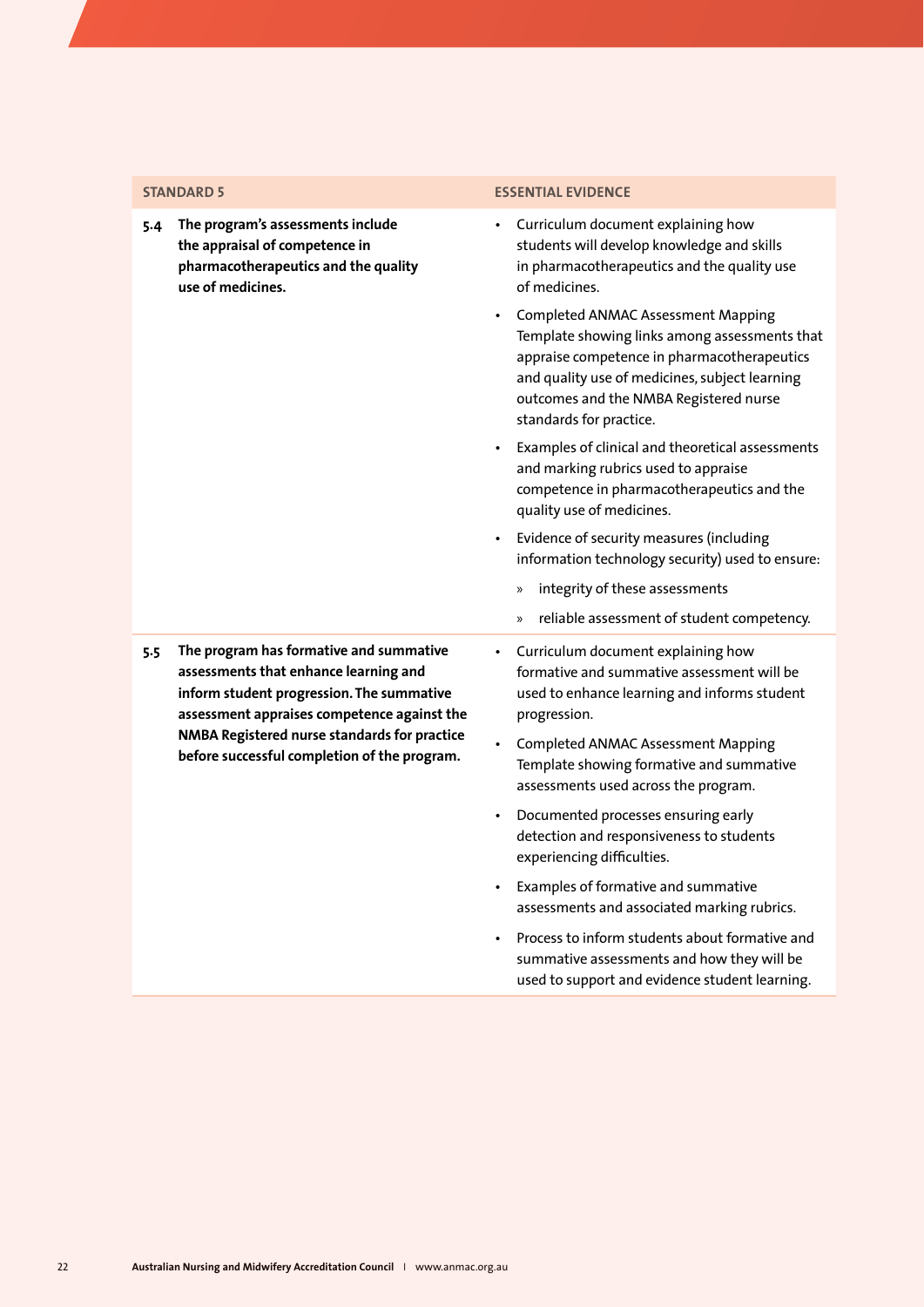**5.6 The education provider is ultimately accountable for the assessment of students in relation to their PEP.**

### <span id="page-24-0"></span>**STANDARD 5 ESSENTIAL EVIDENCE**

- Curriculum document explaining how the education provider ensures ultimate accountability for student assessment in relation to PEP.
- Student placement agreements detailing roles and responsibilities of health service and education providers.
- Documented clinical supervision models.
- Clinical facilitator guide with information about the roles of the education provider and supervising registered nurses in relation to student assessment during PEP.
- PEP record for PEP assessment clarifying the role of the education provider and supervising registered nurses in student assessment and indicating assessment sign off is to be by a registered nurse.
- Documented communication processes between the education provider and students, clinical facilitators and health service education managers enabling oversight of student assessment and supervision during PEP.

*NB: Criterion 5.6—Essential Evidence assesses key features of quality PEP. Criteria 1.4, 1.7, 2.3, 2.5, 3.11, 3.12, 3.13, 4.1, 4.7, 5.3 and 5.6 form a framework for 'quality PEP' assessment.*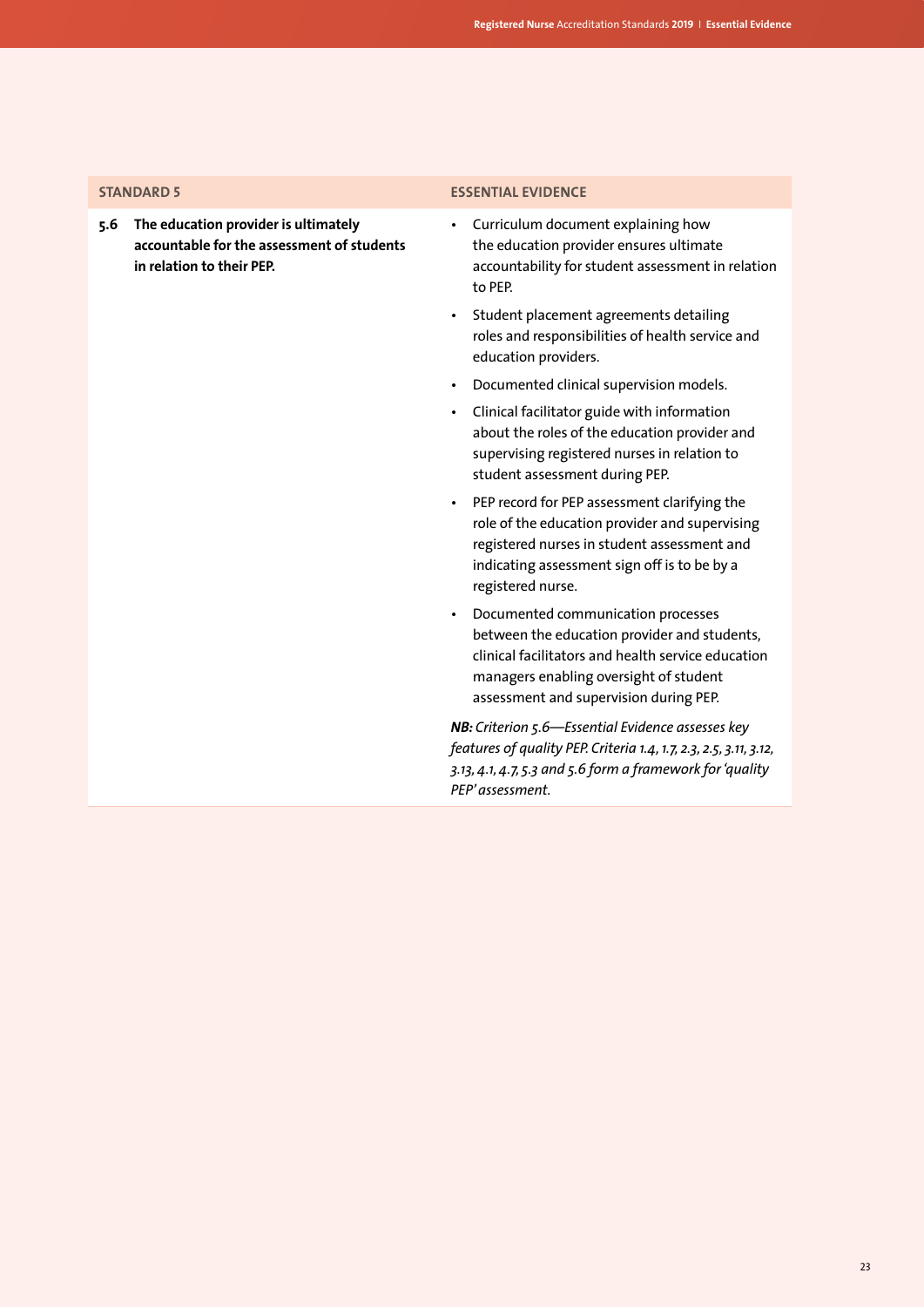## **Reference list**

- 1. Australian Commission on Safety and Quality in Health Care. National Safety and Quality Health Service Standards. 2nd ed. Sydney: ACSQHC; 2017
- 2. Aged Care Quality and Safety Commission. Aged Care Quality Standards. 2019.
- 3. NMBA. Registration standard: English language skills 2019 [cited 23 August 2019. Available from: https://www. nursingmidwiferyboard.gov.au/ RegistrationStandards/English-language-skills. aspx
- 4. NMBA. Fact sheet: For education providers on student registration 2019 [cited 23 August 2019. Available from: https://www. nursingmidwiferyboard.gov.au/Registrationand-Endorsement/Student-Registration/Factsheeteducation-providers.aspx
- 5. AHPRA. Guidelines for mandatory notifications 2014 [cited 23 August 2019. Available from: https://www.nursingmidwiferyboard. gov. au/%20Codes-Guidelines-Statements/ Codes-Guidelines/Guidelines-formandatorynotifications.asp
- 6. NMBA. Registered nurse standards for practice 2016 [cited 23 August 2019. Available from: https://www.nursingmidwiferyboard. gov.au/ Codes-Guidelines-Statements/ Professionalstandards/registered-nursestandards-forpractice.aspx
- 7. Australian Nursing and Midwifery Accreditation Council. Explanatory note—offshore components in accredited Australian programs of study. 2015.
- 8. National Nursing and Midwifery Digital health Capability Framework, October 2020. https:// www.digitalhealth.gov.au/sites/default/ files/2020-11/National Nursing and Midwifery Digital Health Capability Framework publication.pdf
- 9. National Safety and Quality Primary and Community Healthcare Standards
- 10. Congress of Aboriginal and Torres Strait Islander Nurses and Midwives. The Nursing and Midwifery Aboriginal and Torres Strait Islander Health Curriculum Framework: an adaptation of and complementary document to the 2014 Aboriginal and Torres Strait Islander Health Curriculum Framework. Canberra: CATSINaM; 2017.
- 11. Australian Department of Health and Ageing. National Aboriginal and Torres Strait Islander Health Plan 2013-2023. Canberra: Australian Department of Health and Ageing; 2013.